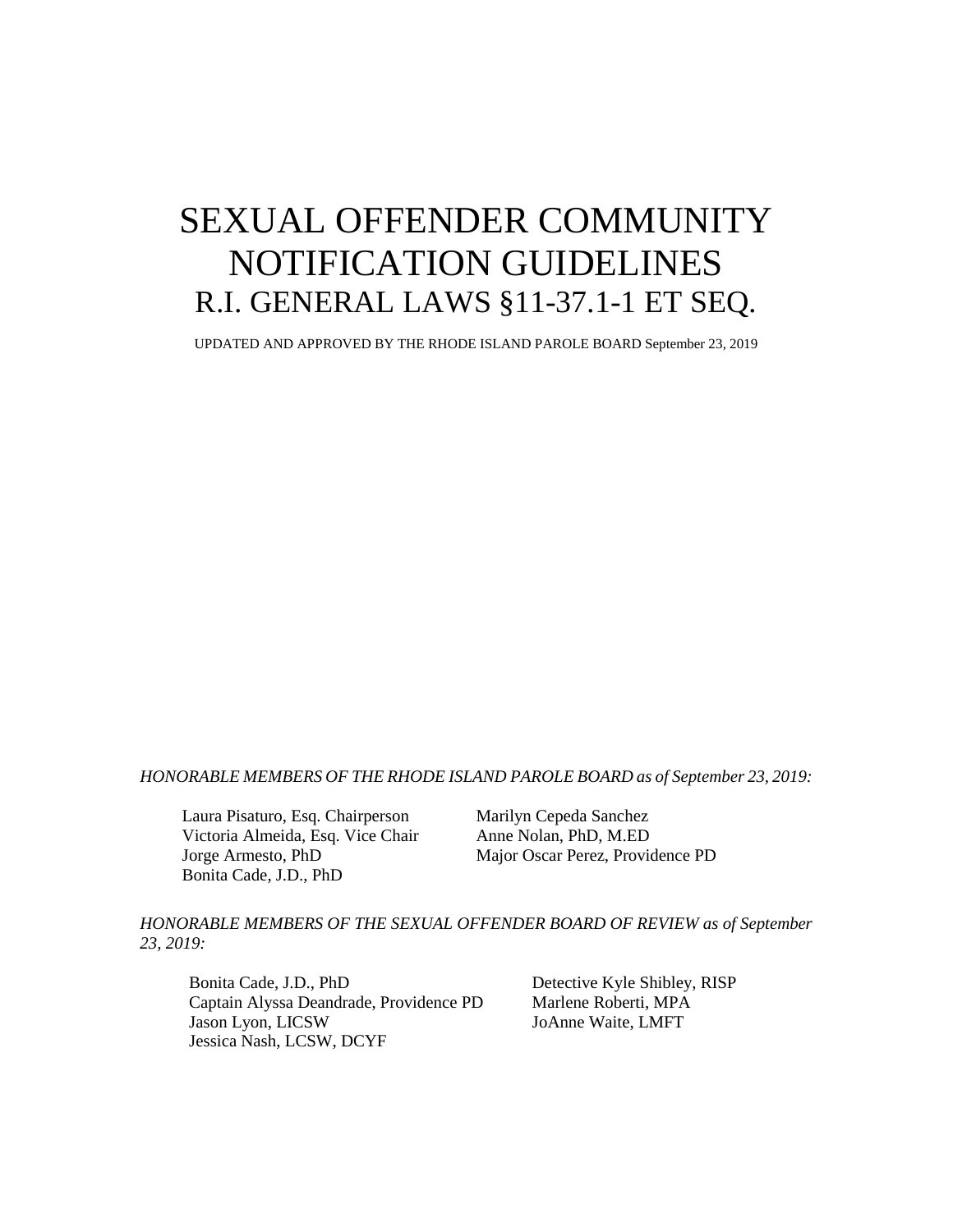## TABLE OF CONTENTS

| <b>PART I</b>                              |                                                                                |  |
|--------------------------------------------|--------------------------------------------------------------------------------|--|
| §1.0                                       |                                                                                |  |
| PART II                                    | DUTIES OF BOARD OF REVIEW, PAROLE BOARD AND                                    |  |
| \$2.0                                      | DUTIES OF THE BOARD OF REVIEW:                                                 |  |
| §3.0                                       | DUTIES OF THE BOARD OF REVIEW:                                                 |  |
| §4.0                                       |                                                                                |  |
| <b>PART III</b>                            | <b>COMMUNITY NOTIFICATION PLAN GUIDELINES FOR</b>                              |  |
| \$5.0                                      |                                                                                |  |
| §6.0                                       | RISK LEVEL II – MODERATE RISK SEXUAL OFFENDERS IN                              |  |
| §7.0                                       | RISK LEVEL II (1) - MODERATE RISK SEXUAL OFFENDERS NOT<br>[modified 9.23.2019] |  |
| §8.0                                       | RISK LEVEL III - HIGH RISK SEXUAL OFFENDERS IN RESIDENTIAL                     |  |
| §9.0                                       | RISK LEVEL III (A) - HIGH RISK SEXUAL OFFENDERS NOT PLACED                     |  |
| \$10.0                                     | EXCHANGE OF INFORMATION BETWEEN LAW ENFORCEMENT                                |  |
| \$11.0                                     | [added 9.23.2019]                                                              |  |
| <b>PART IV</b><br><b>PART V</b><br>PART VI |                                                                                |  |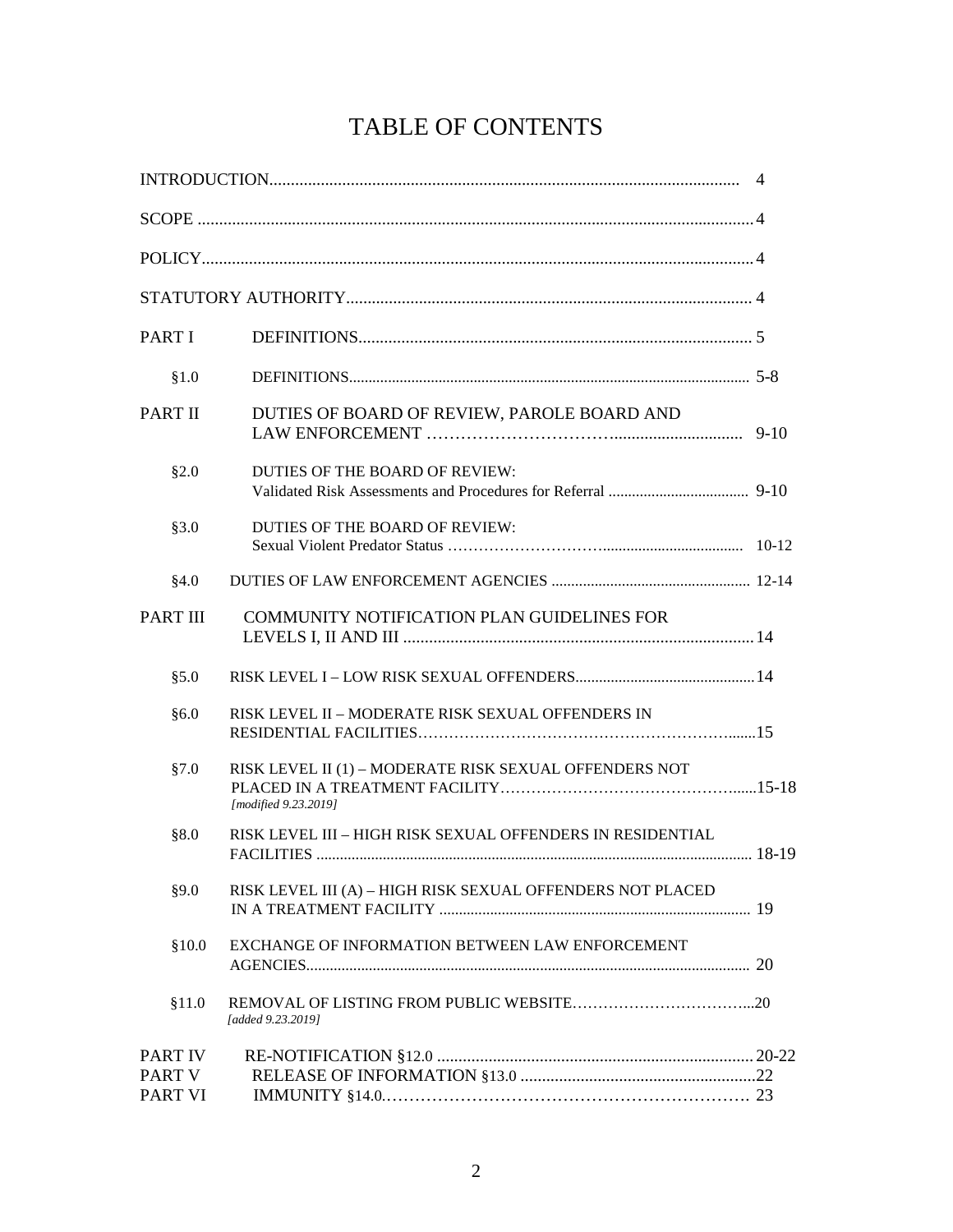| APPENDIX |  |
|----------|--|
|          |  |
|          |  |
|          |  |
|          |  |
|          |  |
|          |  |
|          |  |
|          |  |
|          |  |
|          |  |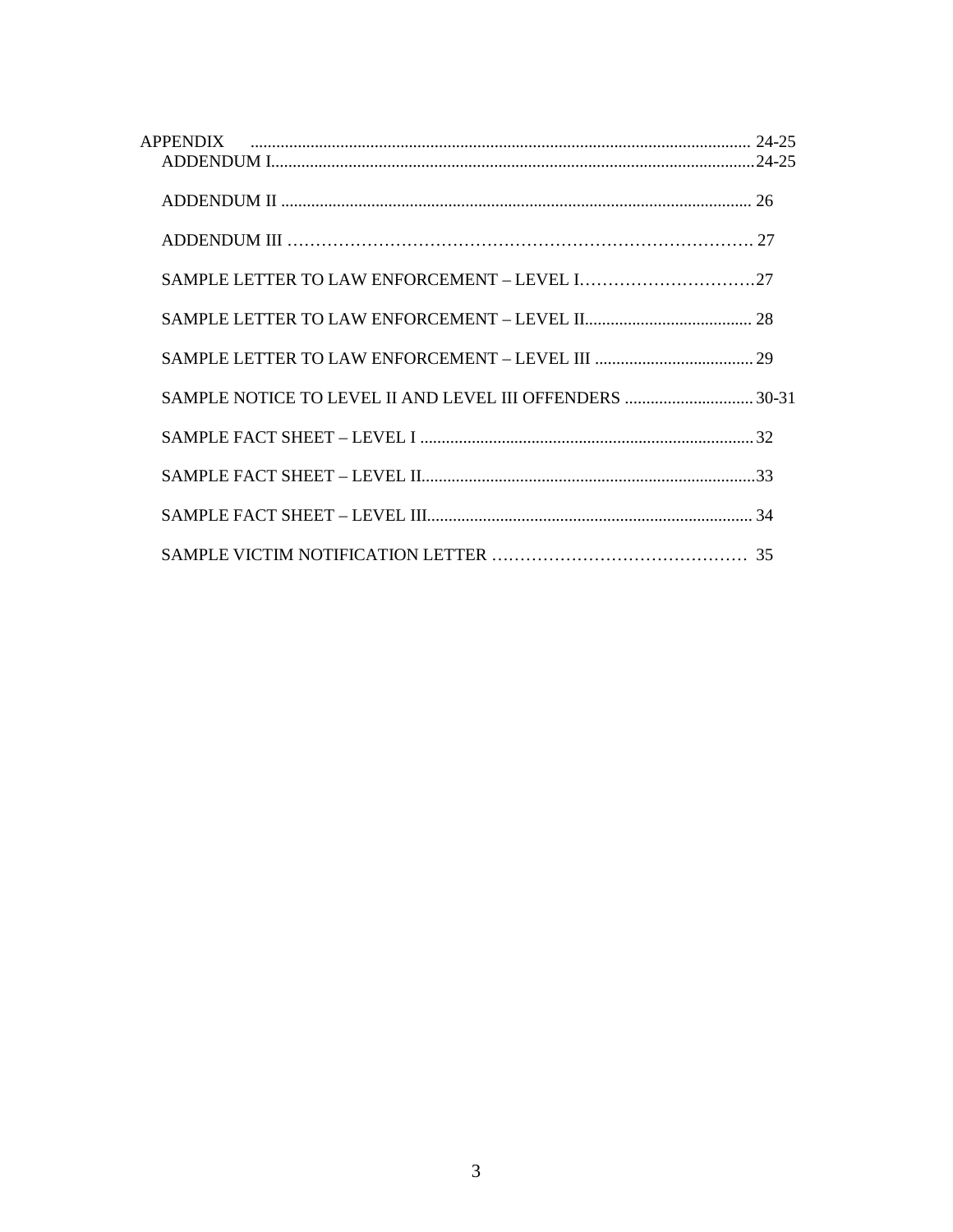## RHODE ISLAND PAROLE BOARD SEXUAL OFFENDER COMMUNITY NOTIFICATION GUIDELINES

## INTRODUCTION

## **SCOPE**

This policy is intended to comply with Rhode Island General Laws 11-37.1-12 which provides "the parole board shall promulgate guidelines and procedures for notifications" pursuant to the Sexual Offender Registration and Community Notification Act, Rhode Island General Laws §§11-37.1-1 et seq.

## POLICY

By enacting the Sexual Offender Registration and Community Notification Act, R.I. Gen. Laws §11-37.1-1 et seq., the State of Rhode Island supports the policy that if members of the public are provided adequate notification and information about a sex offender who has been or is about to be released from custody and who lives or will live in or near their neighborhood, the community can develop constructive plans to prepare themselves and their children for the offender's release.

In order to implement this policy, it is the policy of this agency to provide guidance and procedures for community notification relative to the release of those offenders as designated by statute, while preserving the legal rights of those offenders.

It is the policy of this agency to provide the maximum information authorized by law, consistent with the requirements of public safety.

#### STATUTORY AUTHORITY

R.I. General Laws §11-37.1-1 et seq., Sexual Offender Registration and Community Notification Act.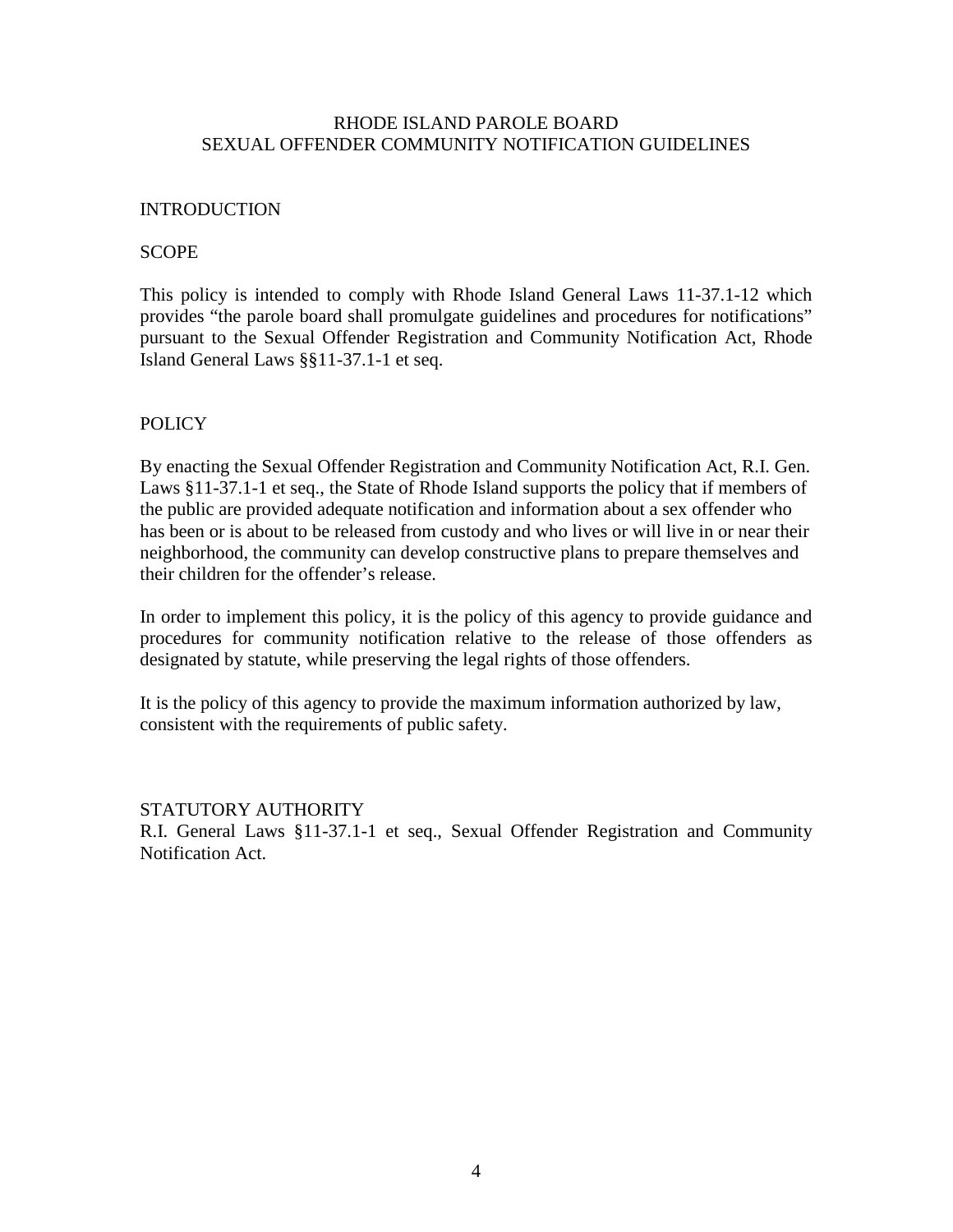## **PART I DEFINITIONS**

## Section 1.0 *Definitions*

Except as otherwise provided in Rhode Island General Laws § 11-37.1-2. Definitions, as amended from time to time, wherever used in these Guidelines, the following terms shall be construed as follows:

- 1.1 The terms "Board", "Board of Review" and "Sex Offender Board of Review", shall mean the "BOR" appointed by the governor pursuant to the RI General Laws §11-37.1-1 et seq.
- 1.2 The term "Sex Offender Community Notification Unit" shall mean the SOCN Unit whose duty and authority are set forth in RI General Law 11-37.1-1 et seq.
- 1.3 Law Enforcement Agency:
- 1.3.1 For the purpose of community notification, a law enforcement agency is defined as the agency having primary jurisdiction over the location where the offender expects to reside upon release, and/or where the offender is likely to be encountered.
- 1.3.2 For all other purposes under this policy, the definition of law enforcement agency includes all agencies which carry on a law enforcement or prosecutorial function including, but not limited to, local, state and federal agencies; and parole, probation and court services agencies.
- 1.4 The term "sexually violent offense" means, and includes, any violation of §§ 11- 37-2, 11-37-4, 11-37-6, 11-37-8, 11-37-8.1, 11-37-8.3, 11-67-2 (where the victim was subject to commercial sexual activity), 11-67-3(a), 11-67-3(b) (where the victim was subject to commercial sexual activity), 11-67.1-3(c) (where the victim was subject to sexual servitude),  $11-67.1-5(d)$ ,  $11-67.1-6(c)$ ; or  $11-5-1$ , where the specified felony is sexual assault; or § 11-23-1, where the murder was committed in the perpetration of, or attempted perpetration of, rape or any degree of sexual assault or child molestation; or any offense in another jurisdiction that is substantially the equivalent of any offense listed in this subsection or for which the person is or would be required to register under 34 U.S.C. § 20911 as amended, or any conviction for an attempt or conspiracy to commit an offense enumerated in this subsection.
- 1.5 The term "sexually violent predator" shall mean a person who has been convicted of a sexually violent offense and who suffers from a mental abnormality or personality disorder that makes the person likely to engage in predatory sexually violent offenses.
- 1.6 The term "mental abnormality" shall mean a congenital or acquired condition of a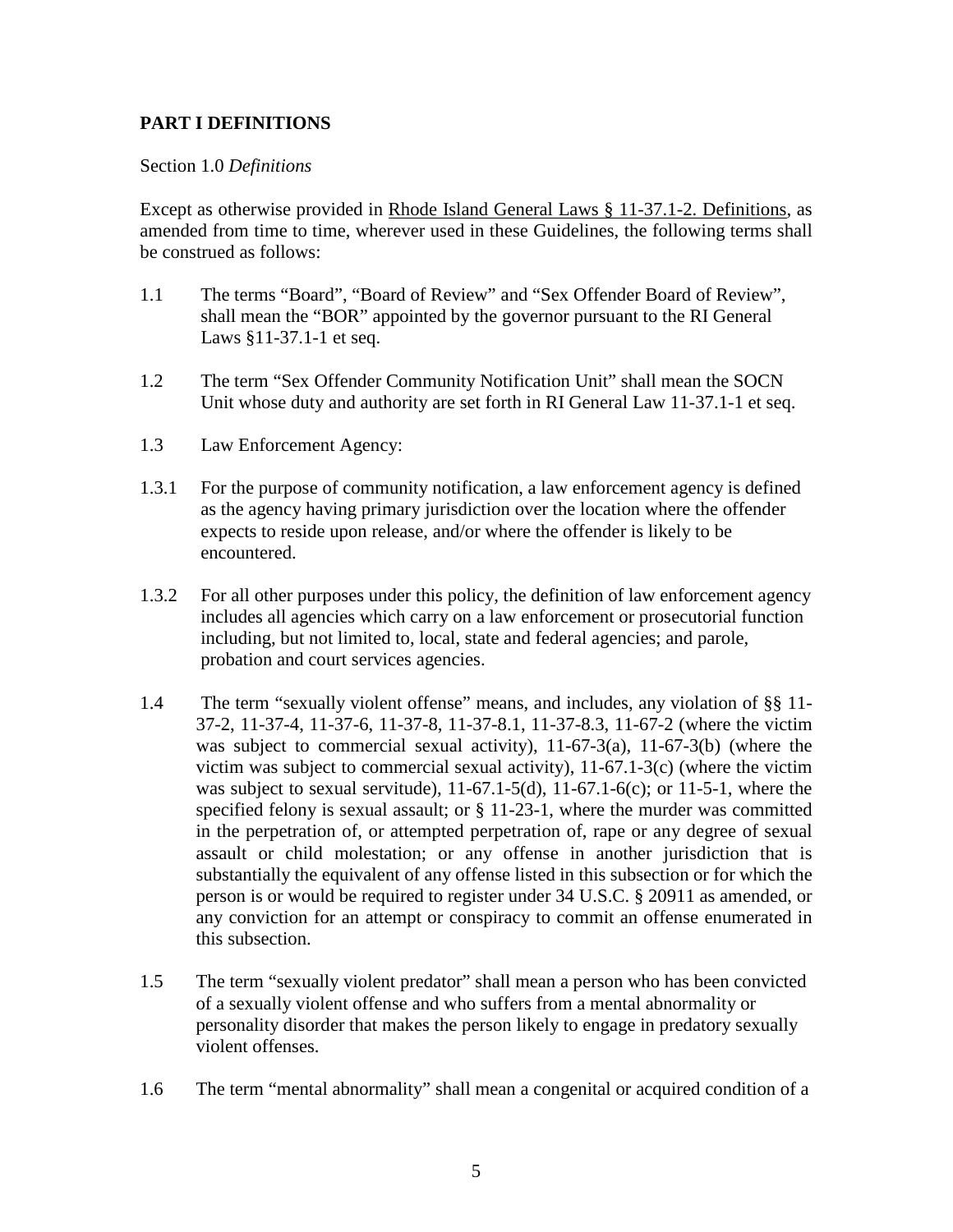person that affects the emotional or volitional capacity of the person in a manner that predisposes that person to the commission of criminal acts to a degree that makes the person a menace to the health and safety of another person.

- 1.7 The term "personality disorder" shall mean any personality disorder, or combination of personality disorders, as described and defined in the Diagnostic and Statistical Manual of Mental Disorders, Fifth Edition ("DSM-V").
- 1.8 The term "predator" shall mean a person whose act(s) is (are) or was (were) directed at a stranger, or at a person with whom a relationship has been established or promoted for the primary purpose of victimization. The definition includes those offenders who have a pre-existing familial relationship with a victim or victims.
- 1.9 The term "conviction" or "convicted" shall mean and include any instance where:
	- 1.9.1 A judgment of conviction has been entered against any person for an offense specified in RI General Laws §11-37.1-2, regardless of whether an appeal is pending; or
	- 1.9.2 There has been a finding of guilty for any offense specified in RI General Laws §11-37.1-2, regardless of whether an appeal is pending; or
	- 1.9.3 There has been a plea of guilty or nolo contendere for any offense specified in RI General Laws §11-37.1-2, regardless of whether an appeal is pending; or
	- 1.9.4 There has been an admission of sufficient facts or a finding of delinquency for any offense specified in RI General Laws §11-37.1-2, regardless of whether an appeal is pending.

Provided, however, in the event that a conviction, as defined in this paragraph, has been overturned, reversed or otherwise vacated, the person who was the subject of such conviction shall no longer be required to register as required by RI General Laws §11- 37.1-1 et seq., and any records of such registration shall be destroyed. Provided further that nothing herein shall be construed to eliminate a registration requirement of a person who is again convicted of an offense for which registration is required by RI General Laws §11-37.1-1 et seq.

- 1.10 The term "likely to encounter" means the following:
	- 1.10.1 Level II Community Notification  $(1)$  the organizations that are in a location or in close proximity to a location where an offender lives or is employed, attends school or university, or which an offender visits or is likely to visit on a regular basis, other than the location of the offender's outpatient treatment program; and (2) the types of interaction which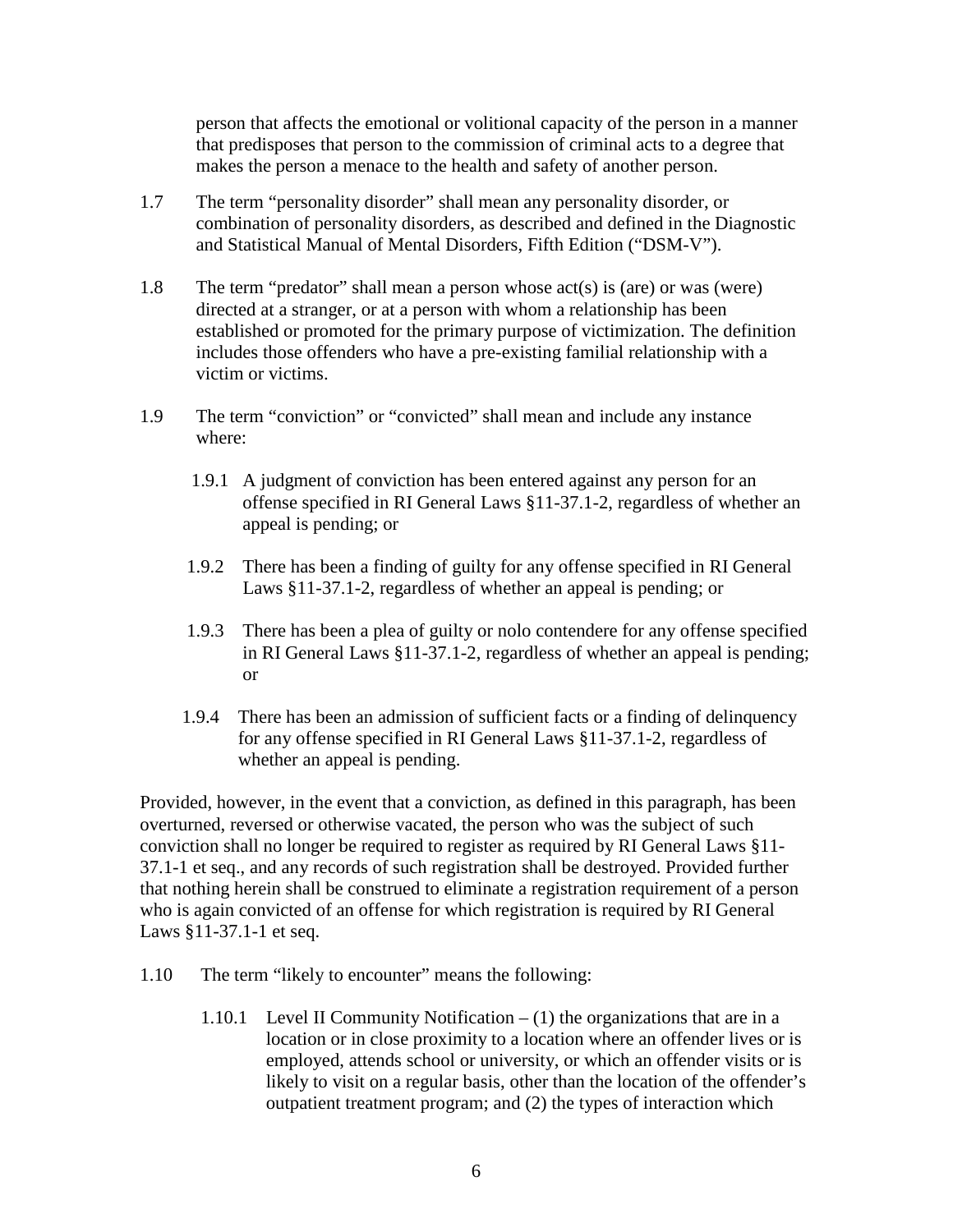ordinarily occur at that location and other circumstances indicate that contact with an offender is reasonably certain.

- 1.10.2 Level III Community Notification (1) the individuals and organizations that are in a location or in close proximity to a location where an offender lives or is employed, attends school or university, or which an offender visits or is likely to visit on a regular basis, other than the location of the offender's outpatient treatment program; and (2) the types of interaction which ordinarily occur at that location and other circumstances indicate that contact with an offender is reasonably certain.
- 1.11 Day Care Establishments: An establishment licensed by the State of Rhode Island or its agents, to provide day care services for children.
- 1.12 Public and Private Educational Institutions: Early childhood facilities (nursery school, pre-kindergarten and kindergarten), elementary, middle, secondary and post-secondary educational institutions authorized or licensed by the State of Rhode Island.
- 1.13 Risk Level Assessment: That level of danger to the community established by the Sex Offender Board of Review. There are three risk levels:
	- 1.13.1 Level I- Risk Level I is a sexual offender whose risk assessment indicates a low risk of re-offense.
	- 1.13.2 Level II- Risk Level II is a sexual offender whose risk assessment indicates a moderate risk of re-offense.
	- 1.13.3 Level III Risk Level III is a sexual offender whose risk assessment indicates a high risk of re-offense.
- 1.14 "Parent" means a parent of a student and includes a natural or adoptive parent, a guardian, or an individual acting as a parent in the absence of a parent or a guardian.
- 1.15 "Offenders in Custody" shall mean those juvenile and adult offenders who are incarcerated or will be incarcerated at the Adult Correctional Institution, RI Department of Corrections or at the state juvenile correctional facility, the RI Training School for Youth, on or after the effective date of these Guidelines.
- 1.16 "Agency having custody" shall mean the RI Department of Corrections and the Department of Children, Youth and Families.
- 1.17 "Agency having control and supervision" shall mean the Department of Corrections, Office of Probation and Parole and the Department of Children, Youth and Families, Office of Juvenile Probation and Parole.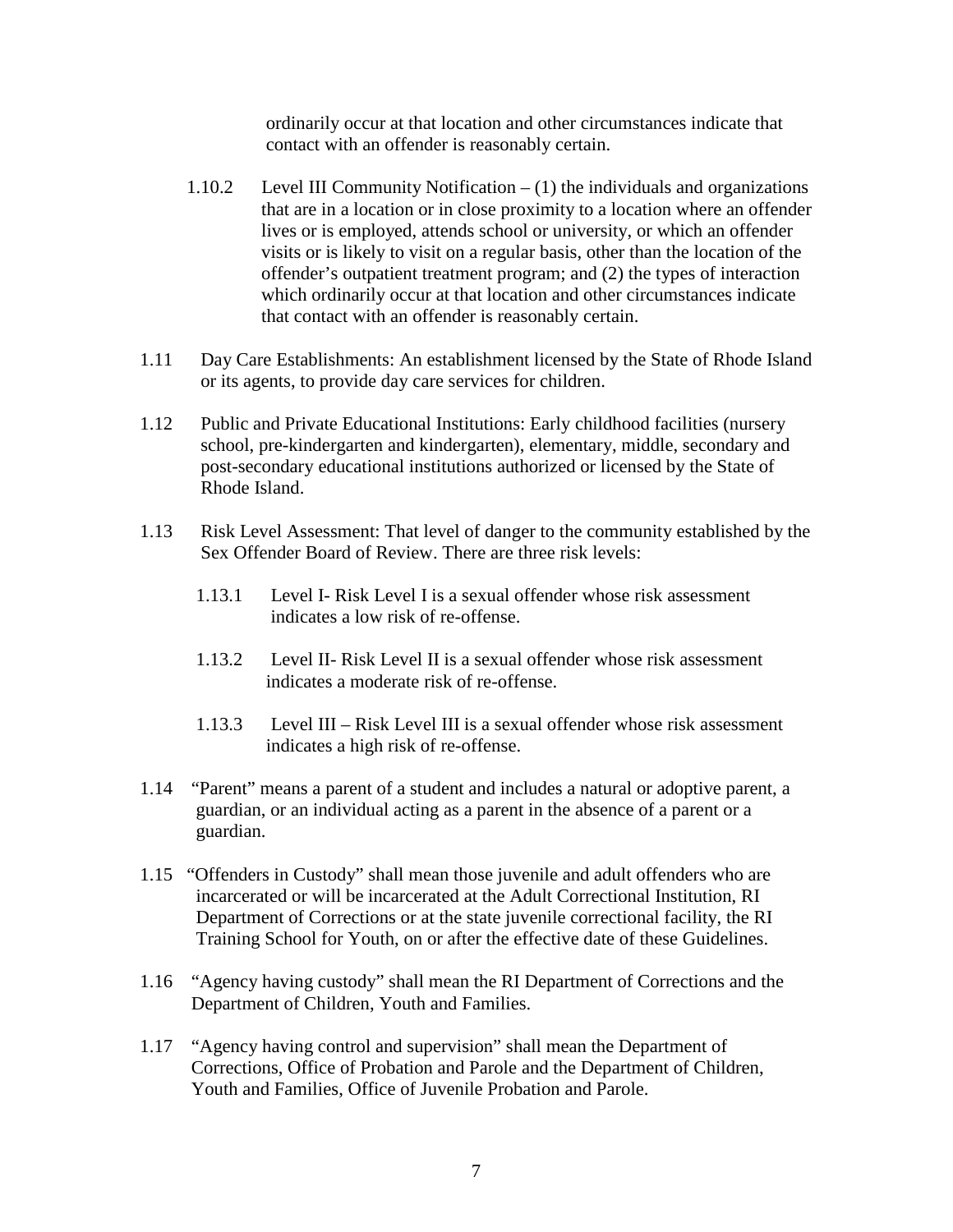- 1.18 "Non-Incarcerated Offenders" mean:
	- 1.18.1 Those juvenile and adult offenders who have been convicted of a sexually violent offense after juvenile adjudication or trial, but whose sentence has not yet been imposed or whose appeal is pending;
	- 1.18.2 Those juvenile and adult offenders who plead guilty or nolo contendere to a sexually violent offense, but whose sentence has not yet been imposed or whose appeal is pending;
	- 1.18.3 Those juvenile and adult offenders who were convicted of a sexually violent offense and who received a suspended sentence with probation;
	- 1.18.4 Those juvenile and adult offenders who were convicted of a sexually violent offense and who received straight probation or whose sentence was deferred;
	- 1.18.5 Those juvenile and adult offenders who were convicted of a sexually violent offense and who were sentenced to a term in a juvenile correctional facility or adult correctional facility but who have received credit for time served;
	- 1.18.6 Those adult offenders moving into Rhode Island from another jurisdiction, who were convicted of a sexually violent offense and who are now under the control and supervision of the Rhode Island Department of Corrections, Office of Probation and Parole;
	- 1.18.7 Those juvenile offenders moving into Rhode Island from another jurisdiction, who were convicted of a sexually violent offense and who are now under the control and supervision of the Rhode Island Department of Children, Youth and Families, Office of Juvenile Probation and Juvenile Parole; and
	- 1.18.8 Those juvenile and adult offenders who have received a sentence of incarceration upon conviction of a sexually violent offense, but who were released from custody before the effective date of these Guidelines.
- 1.19 The term "sentencing court" as used in these Guidelines regarding juvenile sex offenders, means the Family Court and any of its justices, including, but not limited to, the trial judge presiding over the adjudication which resulted in the juvenile's conviction of the sexually violent offense.
- 1.20 The term "sentencing court" as used in these Guidelines regarding adult sex offenders, means the Superior Court and any of its justices, including, but not limited to, the trial judge presiding over the trial which resulted in the adult offender's conviction of the sexually violent offense.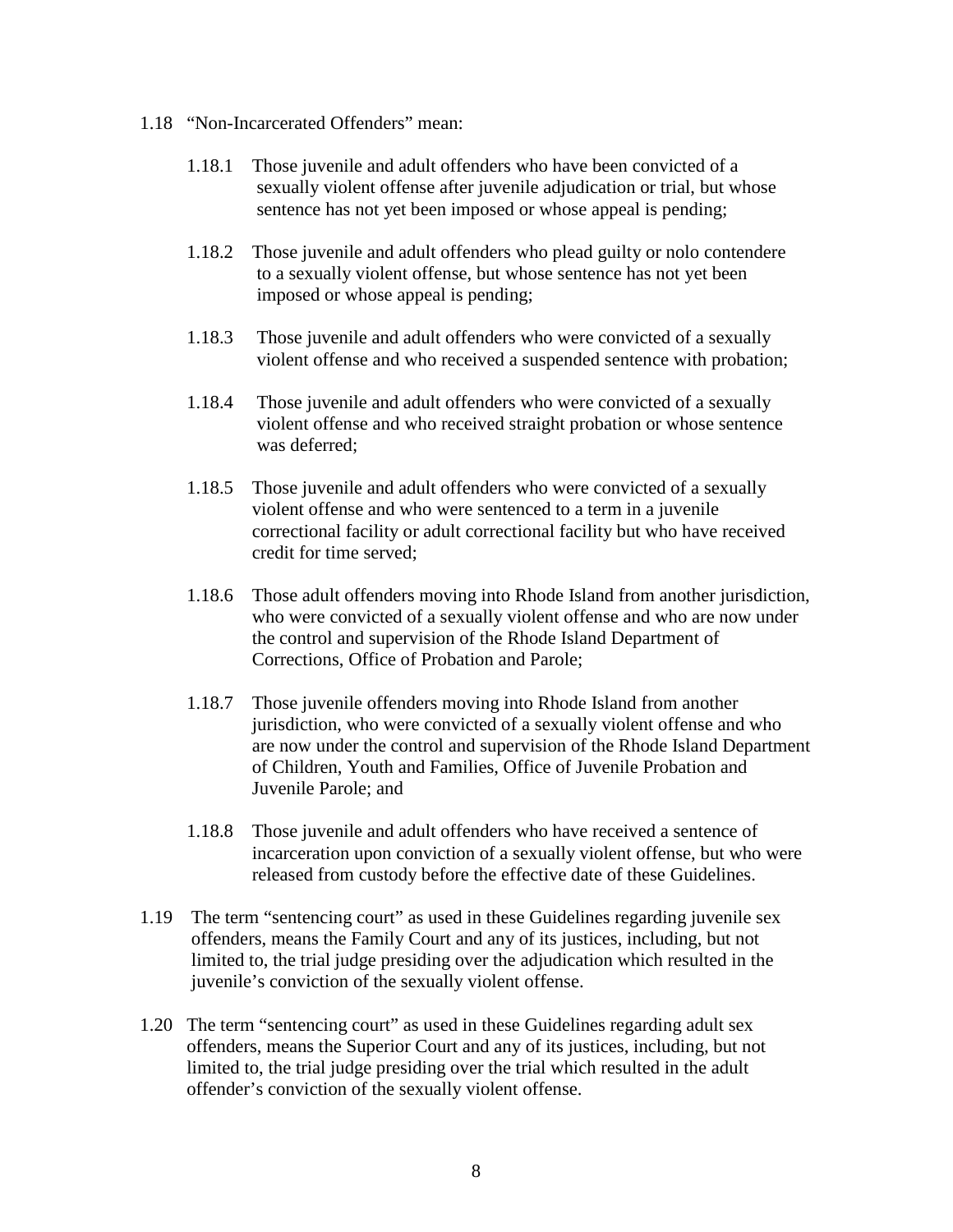## **PART II DUTIES OF THE SEX OFFENDER BOARD OF REVIEW, PAROLE BOARD AND LAW ENFORCEMENT**

## OFFENDERS IN CUSTODY

## Section 2.0 *Duties of the Sex Offender Board of Review: Validated Risk Assessments and Procedures for Referral*

- 2.1 The Sex Offender Board of review will utilize a validated risk assessment instrument and other material approved by the parole board to determine the level of risk an offender poses to the community and to assist the sentencing court in determining if that person is a sexually violent predator. If the offender is a juvenile, the Department of Children, Youth & Families shall select and administer a risk instrument appropriate for juveniles and shall submit the results to the sex offender board of review. *See R.I. General Laws § 11-37.1-6 (b).* For child pornography and non-hands-on offenses, where a validated risk assessment instrument is not available, the Sex Offender Board of Review shall use a Structured Professional Judgment (SPJ) approach, in which the Board shall evaluate the presence or absence of commonly employed risk variables (both static and dynamic), together with all other information available to the Board, to make a determination concerning the level of risk.
- 2.2 Currently, the Parole Board approves the use of the following validated risk assessment instruments to assist the Sex Offender Board of Review with its determination of risk level for adult offenders: Static99R, Static2002R, Stable 2007 and the above-referenced SPJ approach when a validated risk assessment instrument is not otherwise recognized as credible and reliable for forensic purposes.
- 2.3 The agency having custody of the sexual offender shall refer such person to the Board of Review, together with any reports and documentation as may be helpful to the board, for a determination as to whether or not such person is possessed of a mental abnormality that affects the emotional or volitional capacity of the person in a manner that predisposes that person to the commission of criminal sexual acts to a degree that makes the person a menace to the health and safety of other persons.
- 2.4 The agency having custody of the sexual offender, on the date of commitment or within a reasonable time of the commitment date and prior to the offender's release from confinement, shall refer said offender to the Board of Review, together with any reports and documentation as may be helpful to the board, or a determination as to whether or not such person is possessed of a mental abnormality that affects the emotional or volitional capacity of that person in a manner that predisposes that person to the commission of criminal sexual acts to a degree that makes the person a menace to the health and safety of other persons.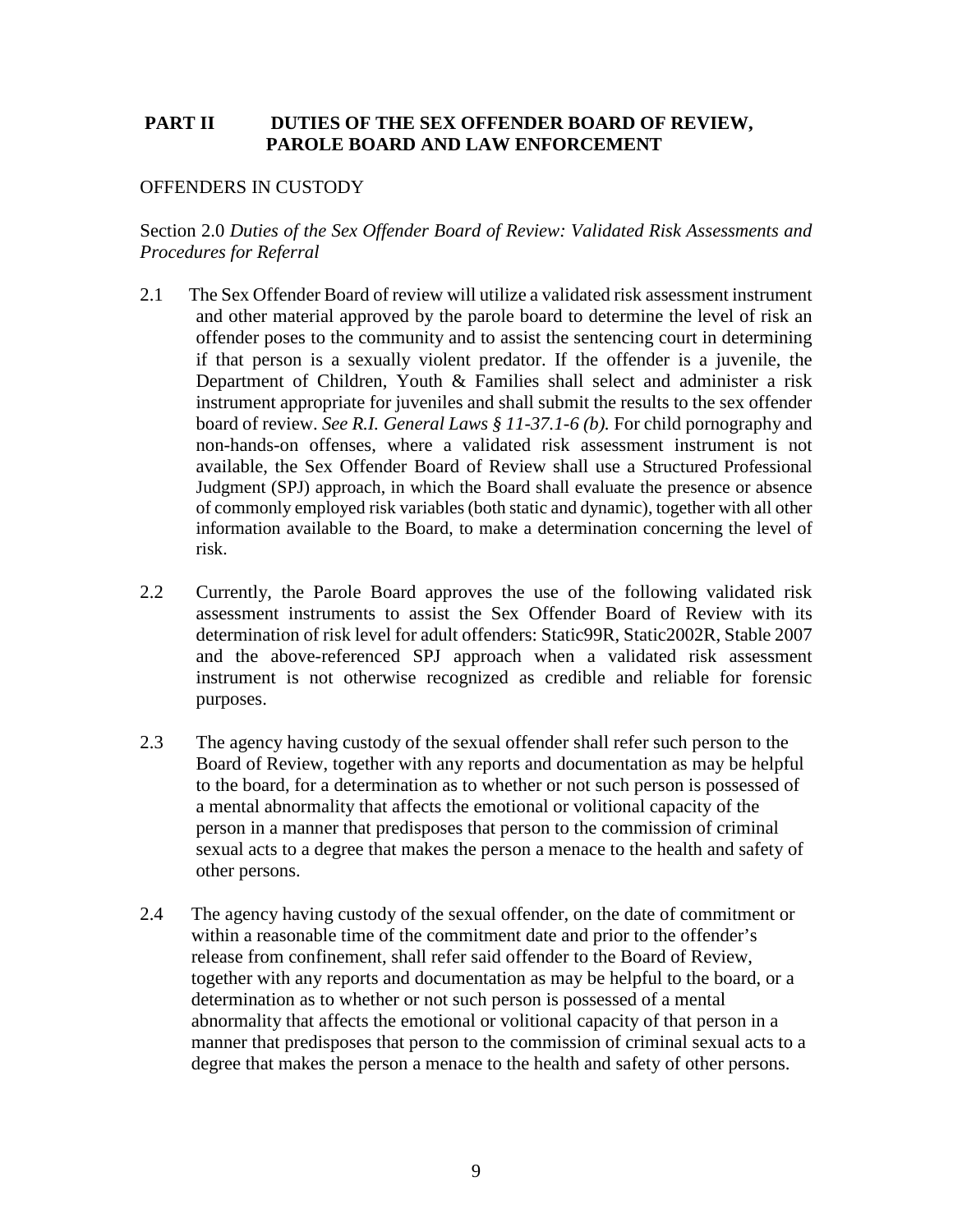- 2.5 The Board shall, within the time frame set by statute, obtain any and all evidence and documentation sufficient to aid the court in its determination as to whether or not a person convicted of an offense specified in §11-37.1-2 is a sexually violent predator and shall forward such evidence and documentation to the sentencing court along with a report of its findings.
- 2.6 Upon forwarding a report of its findings with supporting documentation to the sentencing court, the Board shall also forward the same information to the Attorney General. The Attorney General, or his designee, shall request a scheduling date from the court clerk for the court's review and determination of an offender's sexually violent predator status and shall provide the court with adequate advance notice of the date by which the BOR must receive the court's decision.
- 2.7 The Board of Review shall use an objective scientifically validated and reliable risk assessment instrument (as referenced in Section 2.2) as an aid in determining whether an offender has the characteristics of a "sexually violent predator". If the Board finds such characteristics, the BOR shall ask the Parole Board psychiatrist/psychologist to conduct a sexual offender evaluation to determine if the offender has a mental abnormality or personality disorder that makes a person likely to engage in predatory sexually violent offenses.

## Section 3.0 *Duties of the Sex Offender Board of Review: Sexually Violent Predator Status*

- 3.1 The sentencing court shall report its determination of sexually violent predator status to the Board of Review and the Sex Offender Community Notification Unit. Upon receipt of the court's determinations, the Board of Review is required to provide a report of its findings concerning the sexually violent predator status, or lack thereof, of every sexual offender referred to them by the agency having custody of the offender and all relevant information underlying the determination.
- 3.2 The sentencing court shall report its determinations of sexually violent predator status to the Board of Review and the Sex Offender Community Notification Unit prior to the offender's release from confinement or within a reasonable time from the offender's release from confinement or probation with a suspended sentence.
- 3.3 The Board of Review shall determine the appropriate level of community notification for each sexual offender. A good faith effort shall be made to complete the determination at least fourteen (14) days before the sexual offender is released from confinement or is accepted for supervision.
- 3.4 In determining the appropriate level of risk of re-offense for each offender the Board of Review shall consider the risk factors set forth in RI General Laws §11- 37.1-1 et seq.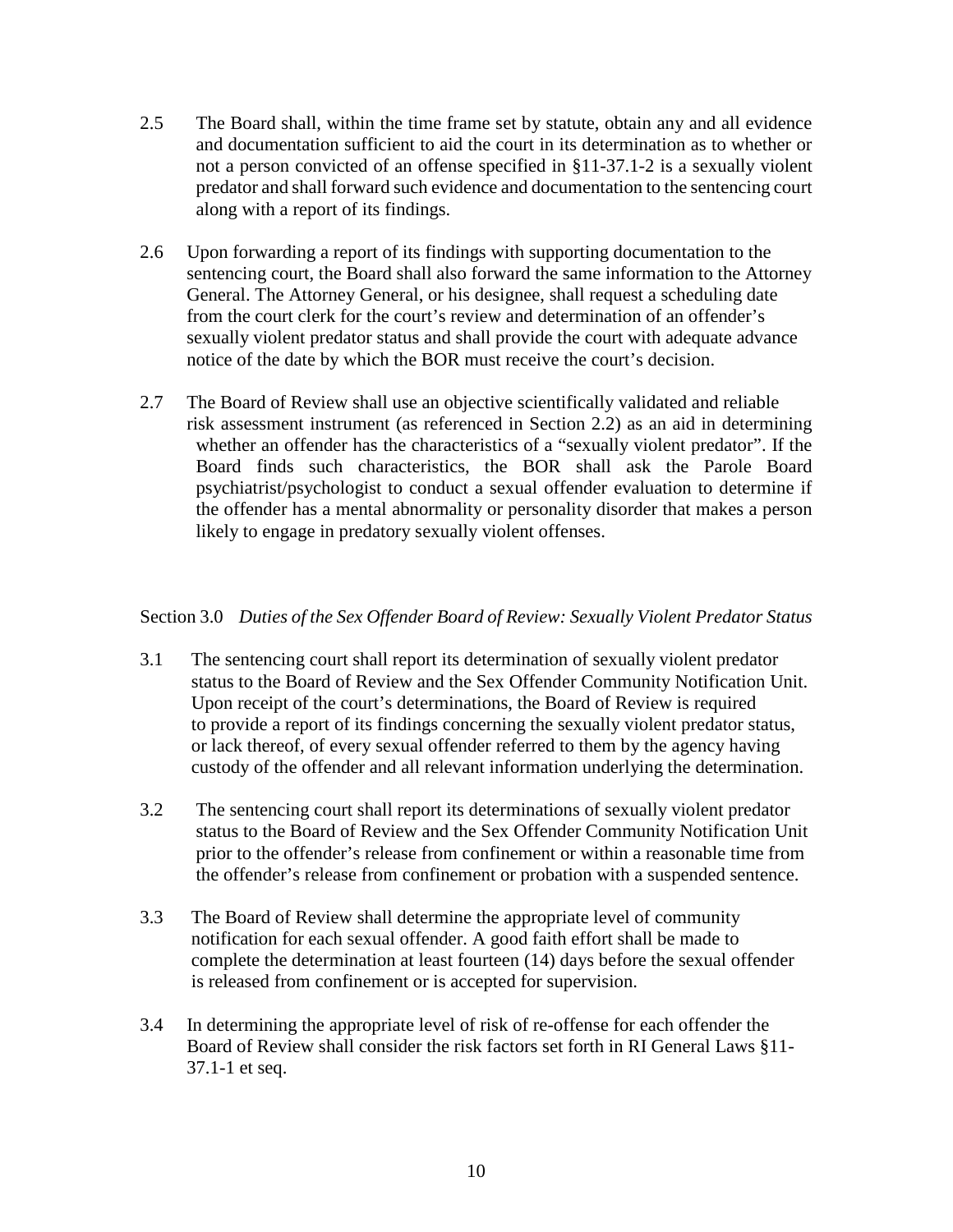- 3.5 The Board of Review shall use a scientifically validated and reliable objective risk assessment instrument, as referenced in Sections 2.1 and 2.2, above, to make their respective determinations. The Board of Review may consider the results of a risk assessment instrument conducted by the Sex Offender Community Notification Unit, or the agency having custody and supervision regarding a particular sex offender, in lieu of conducting its own risk assessment instrument for that offender.
- 3.6 The Board of Review shall decide the appropriate level of community notification for each offender, based on their determination of each offender's level of risk of re-offense.
	- a) Low risk of re-offense corresponds with a Level I Community Notification level.
	- b) Moderate risk of re-offense corresponds with a Level II Community Notification level.
	- c) High risk of re-offense corresponds with a Level III Community Notification level.
- 3.7 The SOCN Unit shall assist the Law Enforcement Agency with jurisdiction over the area in which the offender is expected to reside (hereafter the "primary" Law Enforcement Agency) in the primary Law Enforcement Agency's creation of an Offender Fact Sheet, by providing the primary Law Enforcement Agency with all relevant information concerning the offender before the offender is released from custody. The primary Law Enforcement Agency shall notify and assist the Law Enforcement Agency with jurisdiction over the area where the offender is Employed, by providing the Offender Fact Sheet and all other relevant information concerning the offender.
- 3.8 If the Board of Review determines that the risk of re-offense by the sexual offender is within moderate or high levels, the Sex Offender Community Notification Unit shall notify the person in writing, by letter, or other Documentation as provided by statute (§ 11-37.1-13):

## **See RI General Laws §11-37.1-13. A sample Notice to Level II and Level III Offenders is included in the Appendix.**

- 3.9 The Sex Offender Community Notification Unit shall send a copy of the Notice to Level II and Level III Offenders to the primary Law Enforcement Agency.
- 3.10 All law enforcement agencies shall submit their general community notification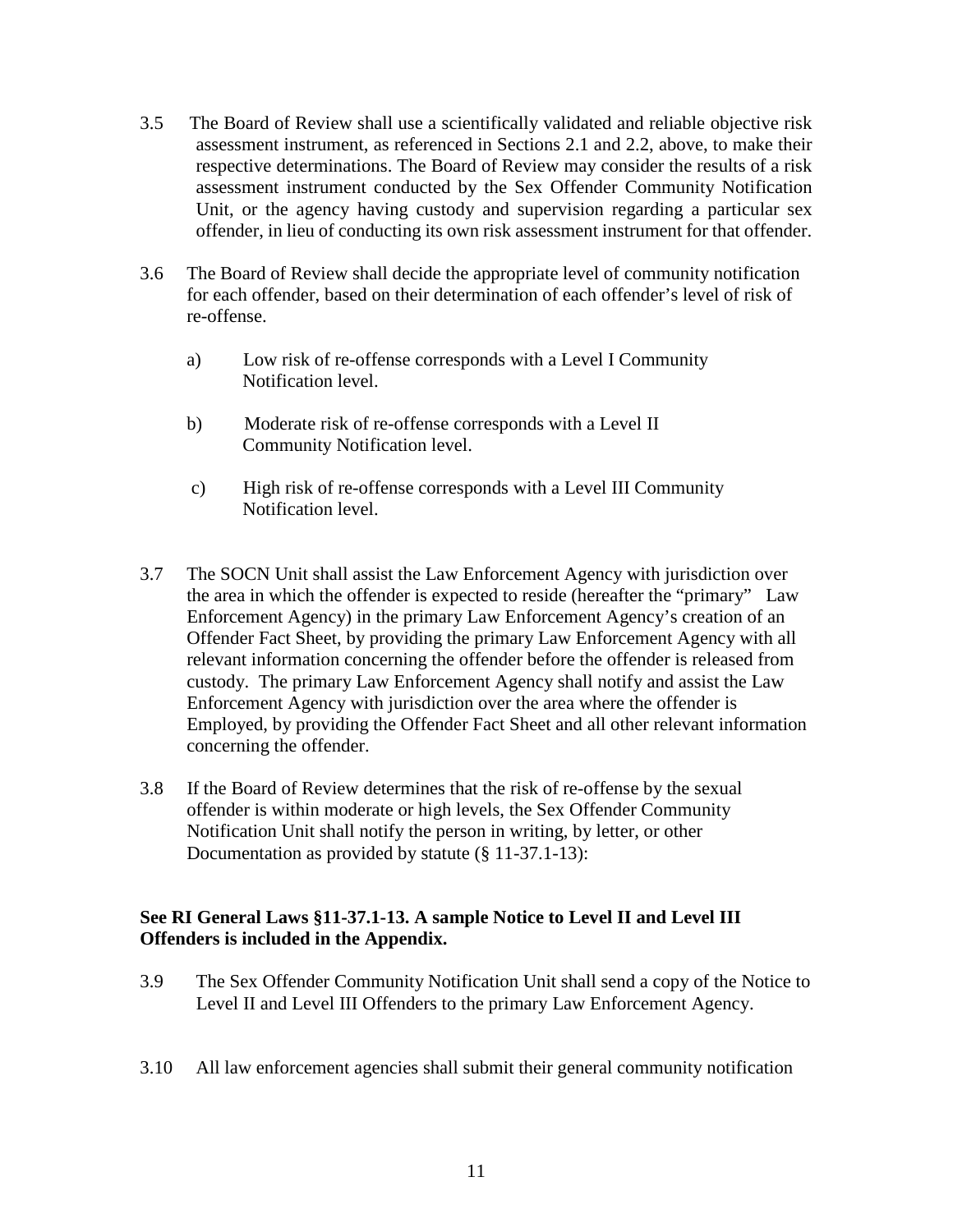plans to the Sex Offender Community Notification Unit for approval every five (5) years. The Sex Offender Community Notification Unit shall review each law enforcement agency's Level II and Level III community notification plans for consistency across law enforcement agencies and for compliance with these Guidelines. Except that if a law enforcement agency modifies its community notification plan within that five (5) years, then the agency shall send within ninety (90) days a copy of its modified plan to the Sex Offender Community Notification Unit for approval.

## Section 4.0 *Duties of Law Enforcement Agencies*

- 4.1 The primary Law Enforcement Agency shall establish a specific notification plan that shall be consistent with the level of Community Notification established by the Board of Review. The primary Law Enforcement Agency shall establish the plan before the offender is released from custody or placed on probation. The community notification plan shall include the preparation of an Offender Fact Sheet.
- 4.2 Offender Fact Sheet An offender fact sheet shall, at minimum, include:
	- 4.2.1 The date the fact sheet was issued;
	- 4.2.2 The Law Enforcement Agency responsible for implementing the Community Notification consistent with the fact sheet;
	- 4.2.3 Legal authority under which the fact sheet was prepared;
	- 4.2.4 A method of contacting the Law Enforcement Agency for further information;
	- 4.2.5 A statement of the offender's rights;
	- 4.2.6 The name, date of birth, and physical description of the offender;
	- 4.2.7 A recent photograph, if available;
	- 4.2.8 A statement of the offense for which the offender was convicted, or other legal basis for the offender's confinement;
	- 4.2.9 A description should be written in a manner which protects the identity of the victim and witnesses to the offense to the extent it is reasonably possible to do so. The description of the offense should be written in a manner so as to not unreasonably arouse the anger of those who review it, or jeopardize the safety of the offender. The Sex Offender Community Notification Unit may use the offense summary information provided by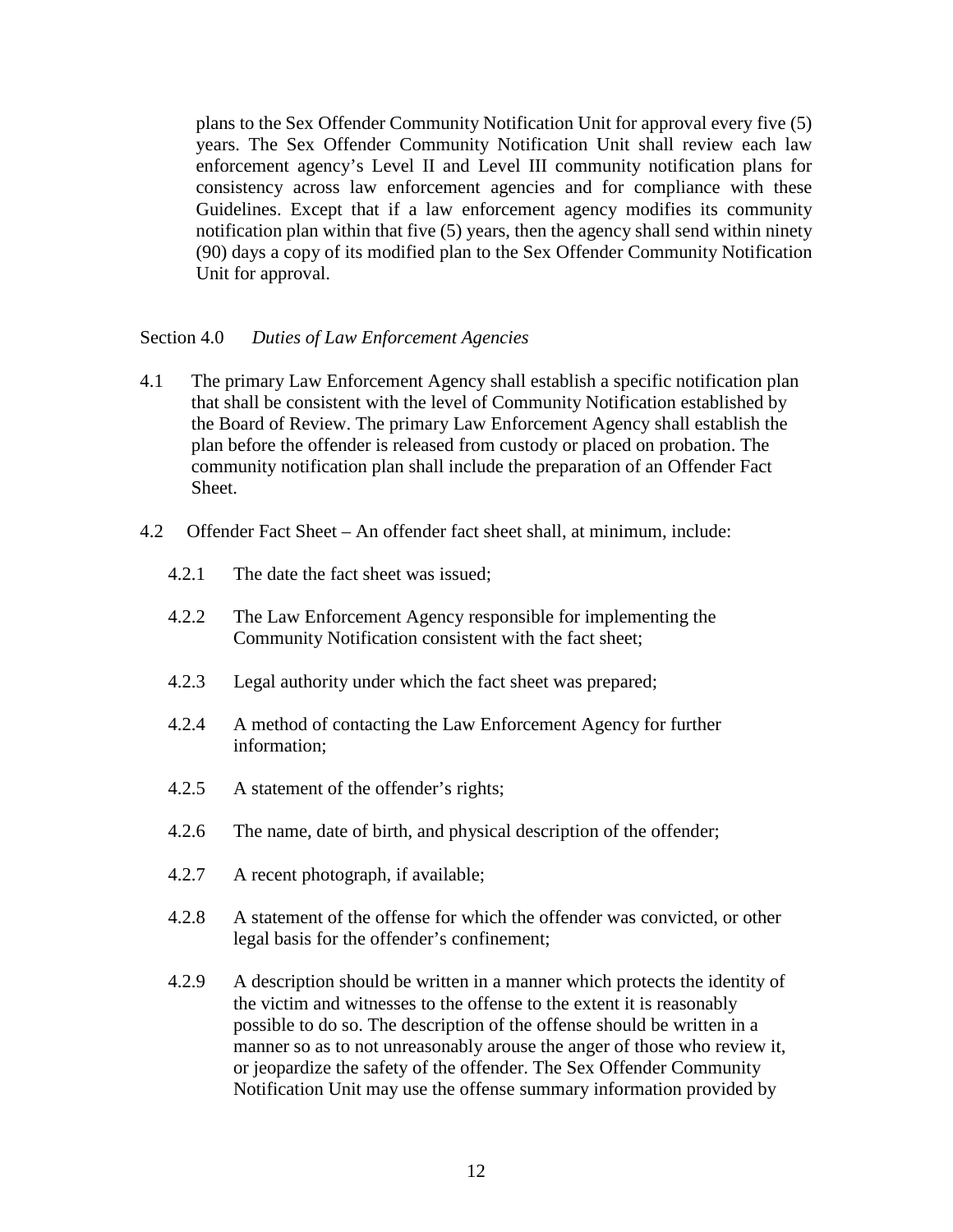the Board of Review for the offense summary;

- 4.2.10 The Board of Review's assigned risk level;
- 4.2.11 The actual address at which the offender intends to reside by street name or by description of landmarks near the area where the offender intends to reside;
- 4.2.12 The scope of the Community Notification Law;
- 4.2.13 The name of the person at the Law Enforcement Agency who wrote the Offender Fact Sheet.
- 4.3 To meet the above provisions, the Law Enforcement Agency shall use a fact sheet similar to Addendum II of this policy.
- 4.4 Distribution of Offender Information among Law Enforcement Agencies:
	- 4.4.1 The primary Law Enforcement Agency shall prepare the Offender Fact Sheet and distribute it, along with any other necessary and relevant information, to the Law Enforcement Agency or agencies in the cities or town where the offender is likely to be encountered.
	- 4.4.2 For instance, in addition to the Offender Fact Sheet, the primary Law Enforcement Agency may also disclose the offender's criminal history records or any other relevant information to other law enforcement agencies.
- 4.5 Distribution of Offender Information to the Public:
	- 4.5.1 The Offender Fact Sheet shall be distributed by Law Enforcement Agencies to the appropriate schools, establishments and organizations and/or person(s) in accordance with the Community Notification plan for each offender and using these guidelines.
	- 4.5.2 The Offender Fact Sheet shall not be distributed to any other school, establishment or organization, or any other individual except those designated in the Community Notification plan.
	- 4.5.3 The Law Enforcement Agencies, when available and appropriate, may utilize an existing coordinated messaging system designed for parents of school children pertaining to the dissemination of information of Level 2 and Level 3 notifications. This procedure may be substituted for individual mailings as outlined in the Guidelines in Section 7.2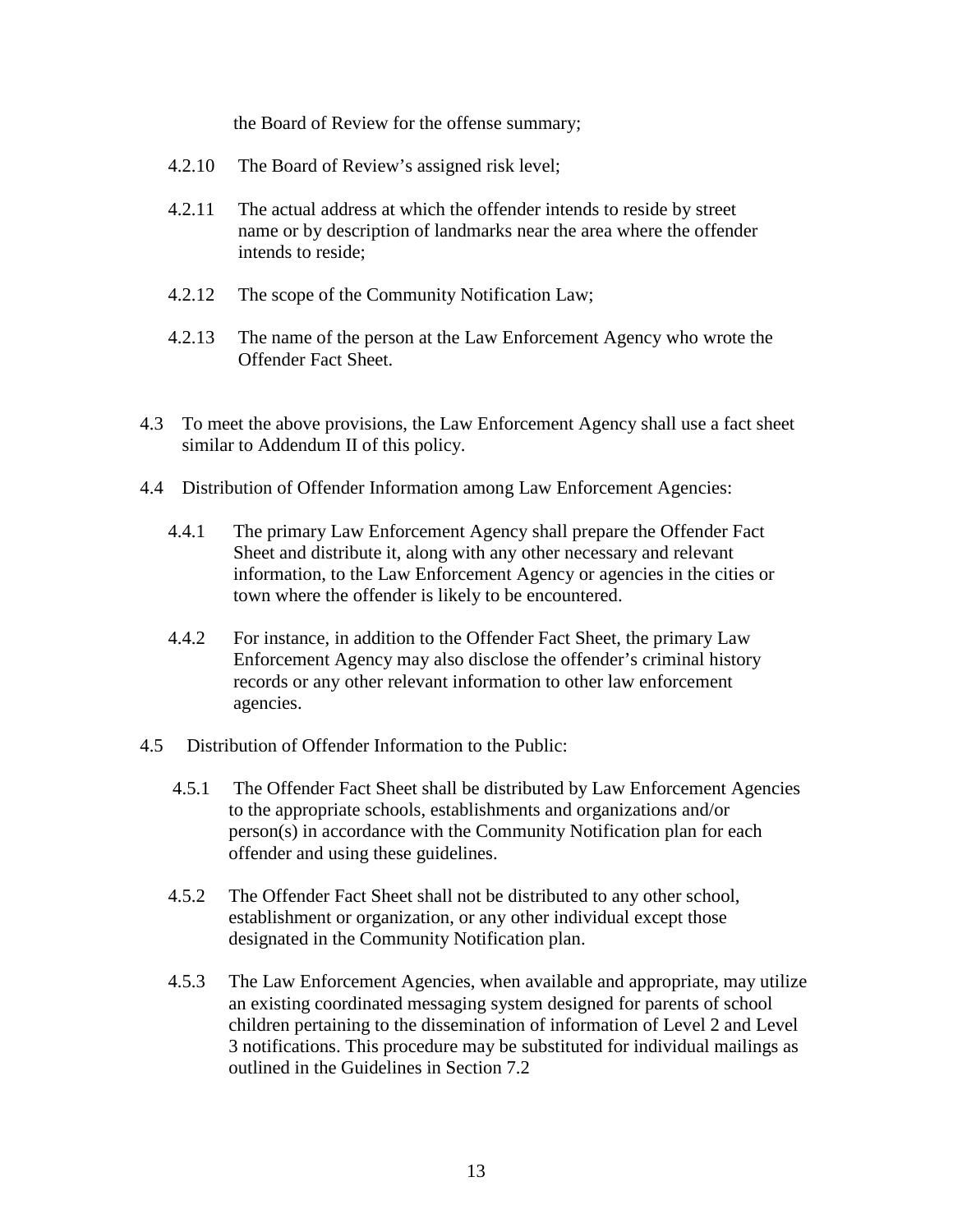4.6 The Law Enforcement Agency shall be responsible for implementing the Community Notification at the level designated by the Board of Review.

## **PART III COMMUNITY NOTIFICATION PLAN GUIDELINES FOR LEVELS I, II AND III**

## Section 5.0 *Risk Level I-Low Risk Sexual Offender*

For Risk Level I Sexual Offenders, Offender Fact Sheets shall be distributed by the Law Enforcement Agency as set forth in §5.0 through and including §5.5 of these Guidelines.

- 5.1 Mandatory Disclosure: Victims Disclosure upon Request of the Victim:
	- 5.1.1 The Fact Sheet shall be given to the victim(s) of the offense committed by the sexual offender who has requested disclosure, if that request has been made know to the Sex Offender Community Notification Unit and/or the Law Enforcement Agency, and if the Sex Offender Community Notification Unit and/or the Law Enforcement Agency is provided an address for the victim(s) with which to communicate this information. If the victim(s) notifies the Sex Offender Community Notification Unit, then the SOCN Unit shall notify the Law Enforcement Agency involved of the victim(s) request and include all necessary information.
- 5.2 The Fact Sheet shall be mailed to the offender.
- 5.3 Additional Disclosure: Witnesses Disclosure upon Request of Witnesses.
- 5.4 The primary Law Enforcement Agency shall distribute the Offender Fact Sheet to any other Law Enforcement Agency where the sexual offender is likely to be encountered.
- 5.5 Offender criminal history records may be disclosed to other Law Enforcement Agencies in accordance with RI General Laws §11-37.1-1 et seq.; and in accordance with these Guidelines.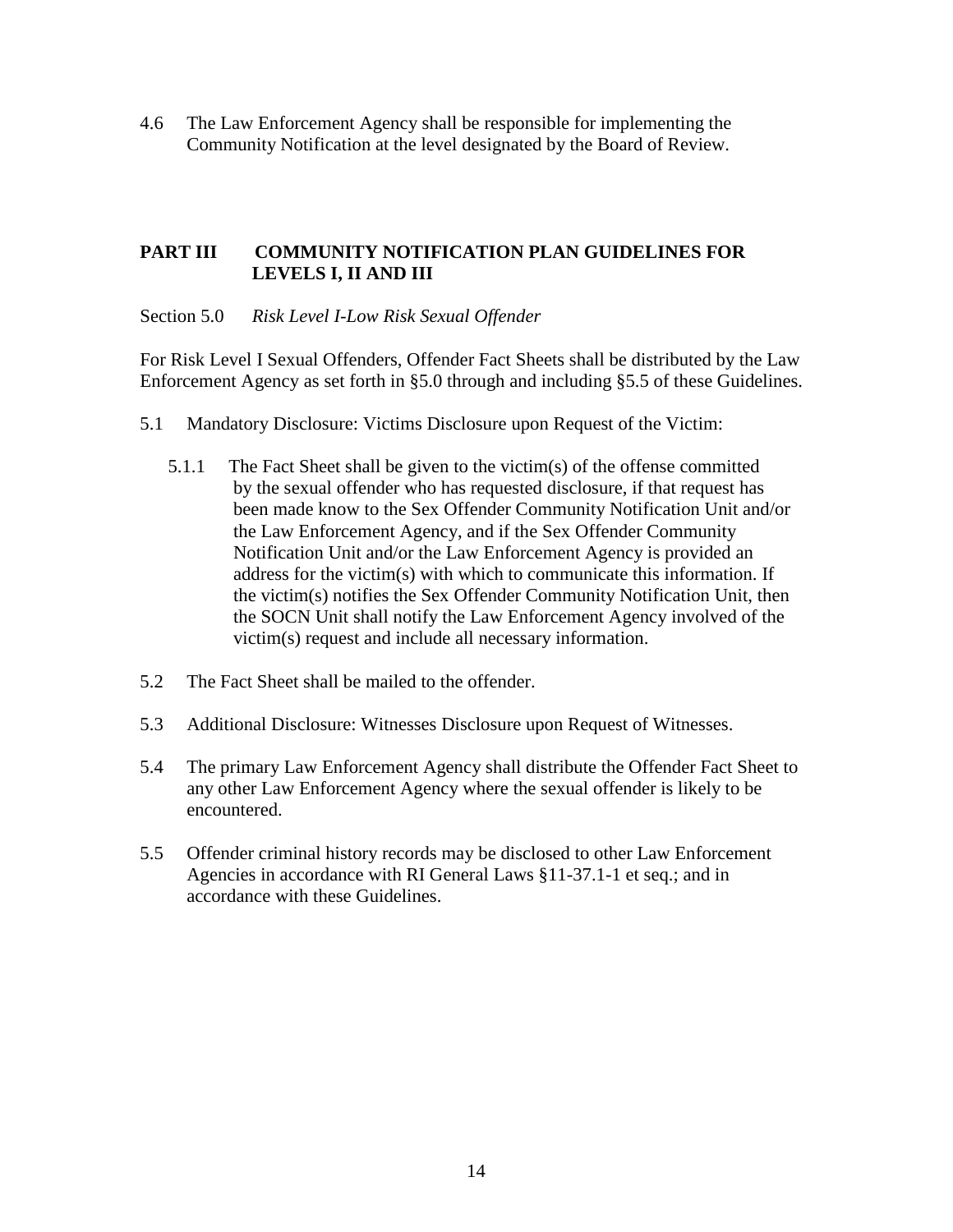Section 6.0 *Risk Level II- Moderate Risk Sexual Offenders in Residential Facilities*

For a Risk Level II Sexual Offender who is placed in a Residential Facility, disclosure shall be as set forth in §6.1 and §6.2 of these Guidelines.

6.1 Mandatory Disclosure: upon Request of Victim/Witnesses:

 Disclosure shall be made to all persons and entities to which Level I mandatory disclosure would be made as set forth in §5.1 through §5.5 of these Guidelines.

6.2 Additional Disclosure:

 Additional disclosure may not be made until the head of the residential facility notifies the Law Enforcement Agency that the offender's placement or residence in the facility is scheduled to end. Upon receipt of this notification, the Law Enforcement Agency may make disclosures as authorized in §7.1 below.

## Section 7.0 *Risk Level II (1) Moderate Risk Sexual Offenders Not Placed in a Treatment Facility.*

For a Risk Level II (1), disclosure shall be as set forth in §7.1 through and including §7.7 of these Guidelines.

7.1 Mandatory Disclosure: upon Request of Victim/Witnesses:

 Disclosure shall be made to all persons and entities to which Level I mandatory disclosure would be made.

- 7.2 Additional Disclosure shall be made to Public and Private Education Institutions the offender is likely to encounter as follows:
	- 7.2.1 Early Childhood Facilities, Elementary and Secondary Public and Private Schools.

 The following guidelines apply to both public and private schools (hereafter referred to collectively as "school") as follows:

> Nursery Schools Pre-Kindergarten Kindergarten Elementary Schools Middle Schools Secondary Schools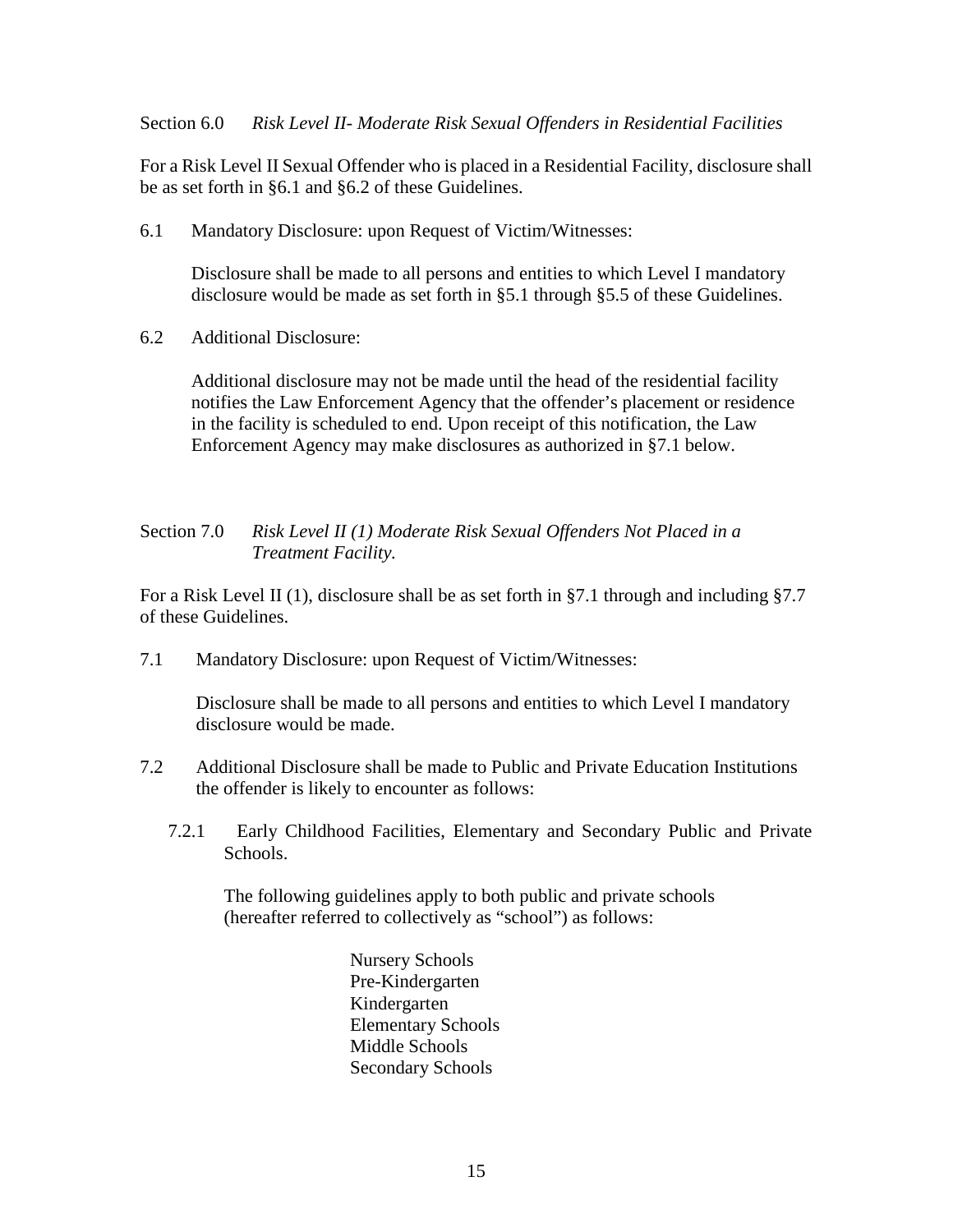- 7.2.2 The Law Enforcement Agency shall also distribute the Offender Fact Sheet to the principal or chief administrator of the schools(s) included in the Community Notification plan, for the purpose of sharing the information with their school employees only.
- 7.3 Additional disclosure shall be made to the Post-Secondary Public and Private Educational Institutions an offender is likely to encounter as follows:
	- 7.3.1 The following guidelines apply to both public and private post-secondary educational institutions (hereafter referred to collectively as "school").
	- 7.3.2 The Law Enforcement Agency shall notify the chief administrator of the public or private post-secondary educational institution and the chief security officer by giving him/her a Law Enforcement Agency Offender Fact Sheet.
	- 7.3.3 The administrator and/or chief security officer may distribute the Offender Fact Sheet among the school's employees as he/she deems appropriate.
- 7.4 Additional Disclosure shall be made to the Day Care Establishments the offender is likely to encounter.
	- 7.4.1 The Law Enforcement agency shall also distribute the Offender Fact Sheet to the chief administrator of the day care facility included in the Community Notification plan, for the purpose of sharing the information with day care facility employees only.
- 7.5 Additional disclosure shall be made to the other Day Care Providers that the offender is likely to encounter as follows:
	- 7.5.1 The Law Enforcement Agency shall obtain from the Department of Children, Youth and Families (DCYF) a list of licensed day care providers in the area where the offender resides or expects to reside and/or where the offender is likely to be encountered. The Law Enforcement Agency shall notify the day care providers by giving them a Law Enforcement Agency Offender Fact Sheet.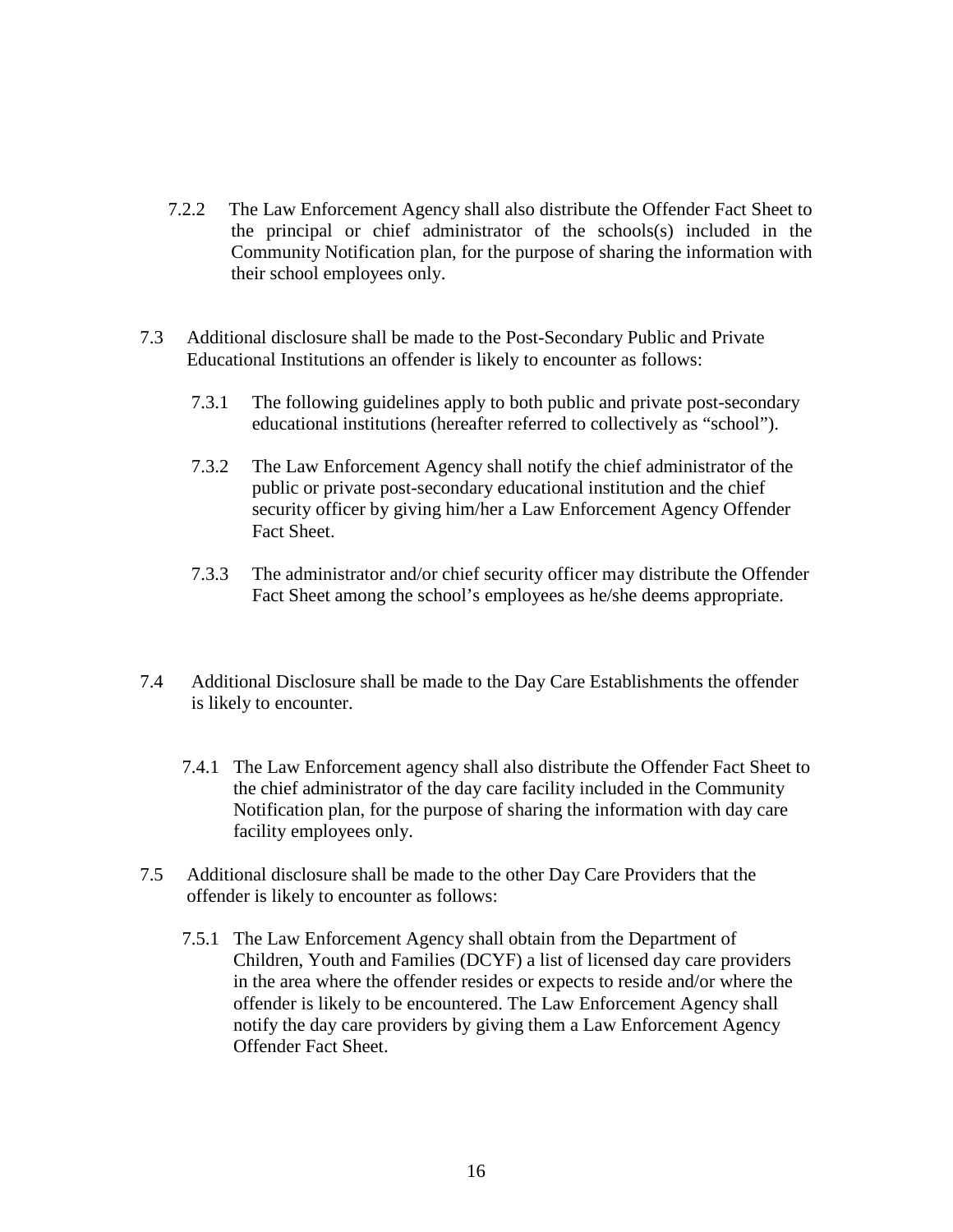- 7.6 Additional disclosure shall be made to the Establishments and Organizations that primarily serve individuals the offender is likely to encounter.
- 7.6.1 The Law Enforcement Agency shall distribute the Offender Fact Sheet to those establishments and organizations where the offender is likely to be encountered, and that are included in the Level II community notification plan.
	- 7.6.2 Examples of establishments and organizations that shall be part of the community notification plan include, but are not limited to, the following:

Football Leagues (coaches, adult supervisors only)

 Little League and Babe Ruth Baseball Leagues (coaches and adult supervisors only)

 Youth Soccer, Tennis, Basketball and other Sports Leagues (coaches and adult supervisors only)

Religious Organizations (Church personnel only)

Boys and Girls Clubs (employees and security only)

Girl Scouts of America (employees, adult team leaders only)

Boy Scouts of America (employees, adult team leaders only)

 All Volunteer and Community Organizations which come into contact with children (adult volunteers, directors, employees and security only)

Mall and department stores (employees and security only)

Local merchant associations (employees and security only)

 Sports facilities, both public and private, including but not limited to, bowling alleys, recreational centers and gymnasiums (adult supervisors, employees and security only)

 Entertainment facilities including but not limited to movie theaters, community theater groups and organizations (employees, adult volunteers, security only)

 Neighborhood Crime Watch Groups in neighborhoods where the offender is likely to be encountered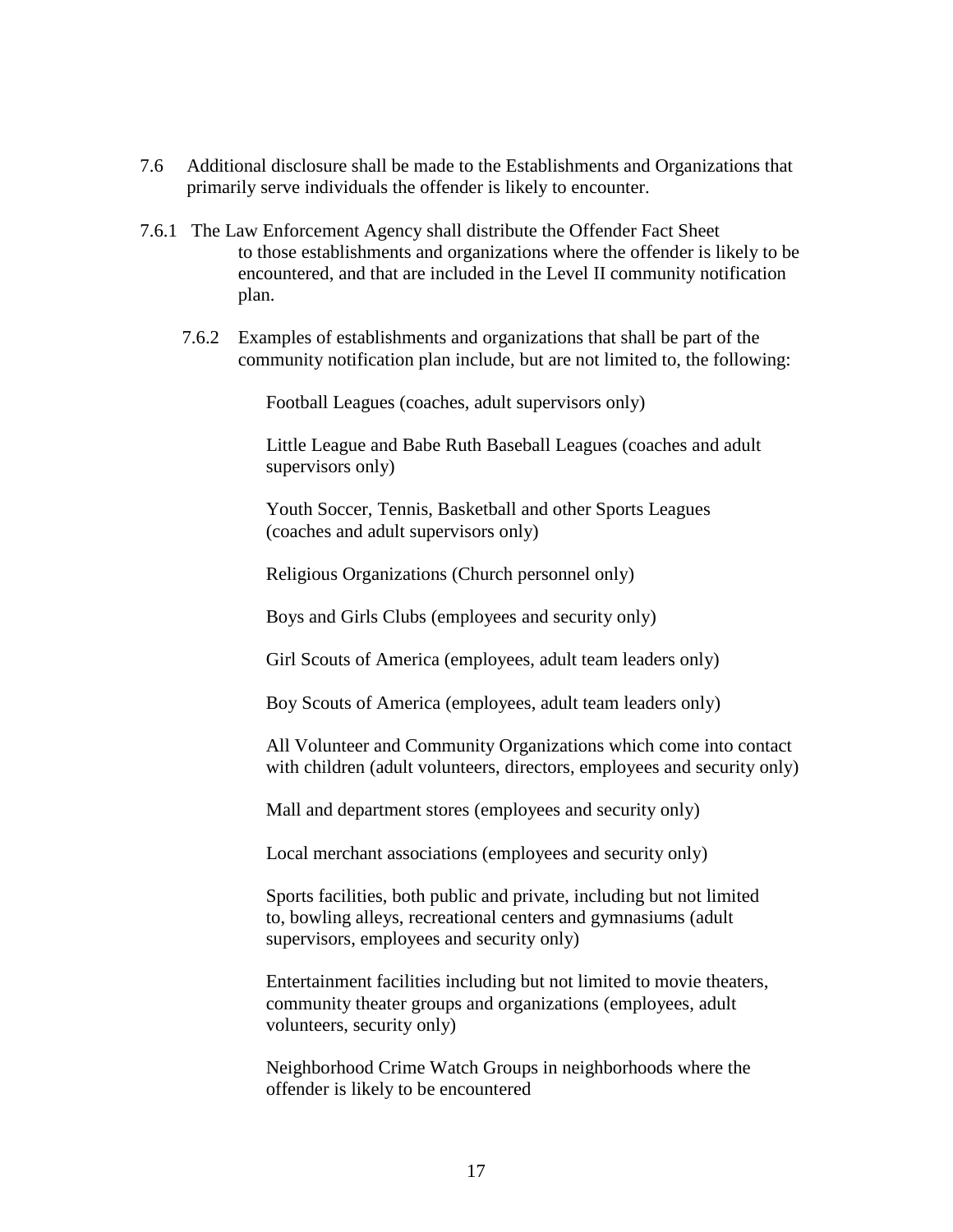All public meeting facilities (supervisors, adult volunteers and/or employees and security only)

Libraries (employees, adult volunteers and security only)

- 7.6.3 In determining the establishments and organizations who will be given the Offender Fact Sheet under this provision, the Law Enforcement Agency may consider the offender's prior history, offense characteristics employment history, recreational, social and religious interests; and the characteristics of likely victims. The Law Enforcement Agency should consult with any other Law Enforcement Agencies with jurisdiction over areas in which the offender is likely to be encountered. Organizations that are notified shall be advised of the confidentiality of the information and the limits on allowable distribution.
- 7.7 The identity of the individuals in the directories provided by the above mentioned early childhood, elementary, middle and secondary schools and day care facilities, shall not be disclosed to any individual or organization except those names which may be disclosed to Law Enforcement Agencies for law enforcement purposes.
- 7.8 Providing the public with computerized access to the information contained in the Sex Offender Fact Sheet.
	- 7.8.1 No identifying information of a juvenile shall be posted on any public website.

Section 8.0 *Risk Level III-High Risk Sexual Offenders in Residential Facilities*

For a Risk Level III Offender who is placed in a Residential Facility, disclosure shall be as set forth in §7.1 and §8.2.

8.1 Mandatory Disclosure upon Request of the Victim/Witnesses

 Disclosure shall be made to all persons and entities to which Level I mandatory disclosure would be made in accordance with §5.0 through §5.5 of these Guidelines.

8.2 Additional Disclosure; Offender in a Treatment Facility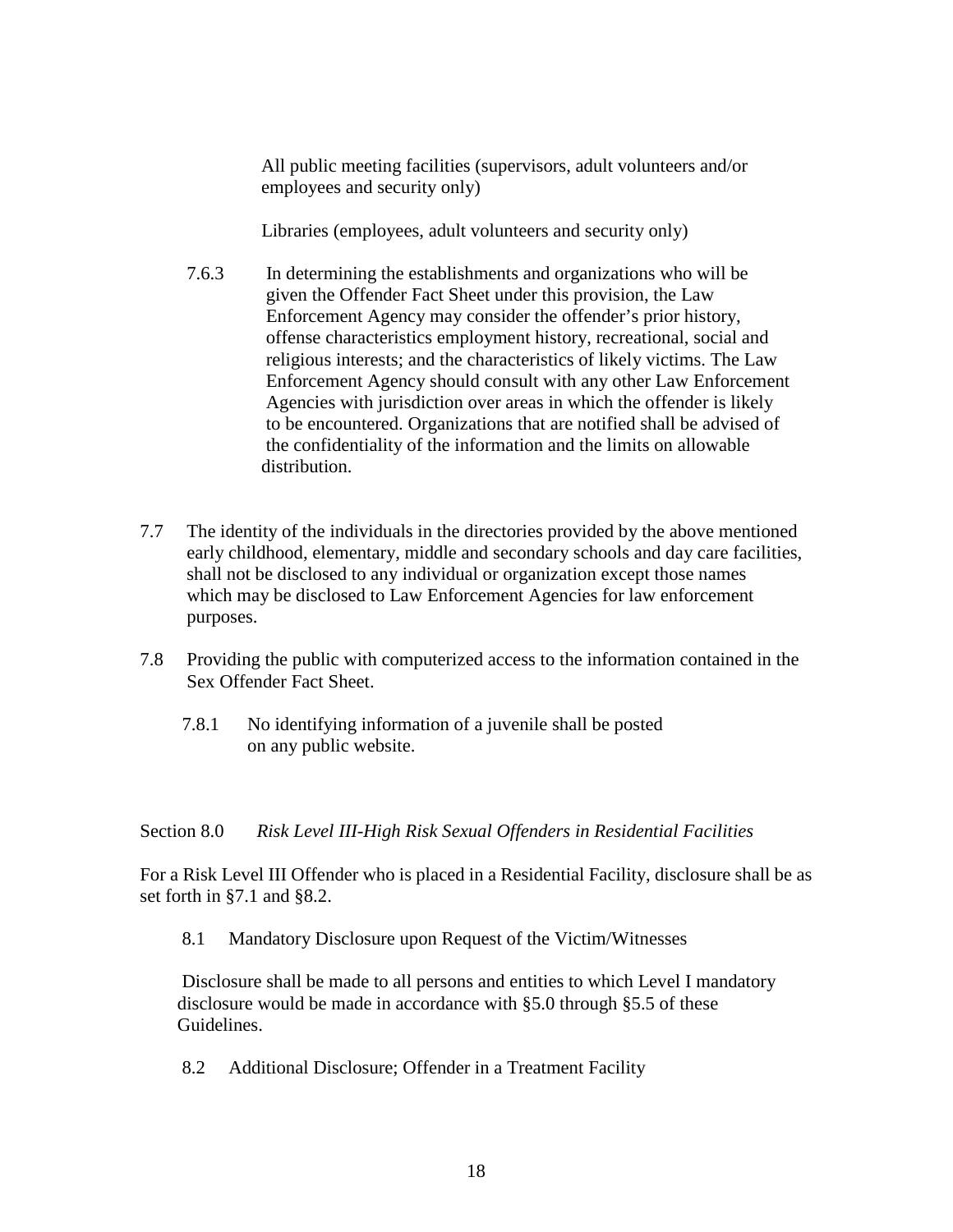Additional disclosure may not be made until the head of the facility notifies the Law Enforcement Agency that the offender's placement or residence in the facility is scheduled to end. Upon receipt of this notification, the Law Enforcement Agency may make disclosures as set forth in §9.0 through and including §9.6.9 of these Guidelines.

## Section 9.0 *Risk Level III (a) High Risk Sexual Offenders Not Placed in a Treatment Facility.*

For a Risk Level III (a) Offender, disclosure shall be set forth in §9.0 through and including §9.6.9 of these Guidelines.

9.1 Mandatory Disclosure upon Request of the Victim/Witnesses

 Disclosure shall be made to all persons and entities to whom Level I and Level II mandatory and additional disclosures would be made in accordance with §5.0 through §7.7 of these Guidelines.

9.2 Additional Disclosure to Individual Community Members

 Additional disclosure of the Offender Fact Sheet should be made to any other members of the community the offender is likely to encounter as set forth in §9.3 through and including §9.6.9 of these Guidelines.

- 9.3 In determining the individual community members, establishments and organizations that will be given the Fact Sheet under this provision, the Law Enforcement Agency may consider the offender's prior history, age, offense characteristics, employment, recreational, social and religious interests and the characteristics of likely victims.
- 9.4 The Law Enforcement Agency shall consult with any other Law Enforcement Agencies with primary jurisdiction over which the offender is likely to be encountered.
- 9.5 The Law Enforcement Agency shall make reasonable efforts to notify members of the community through appropriate use of public information resources, including, but not limited to, any two or all of the following:
	- 9.5.1 Providing public access to hard copies of the Offender Fact Sheet at the Law Enforcement Agency; or
	- 9.5.2 News releases; or
	- 9.5.3 Fliers; or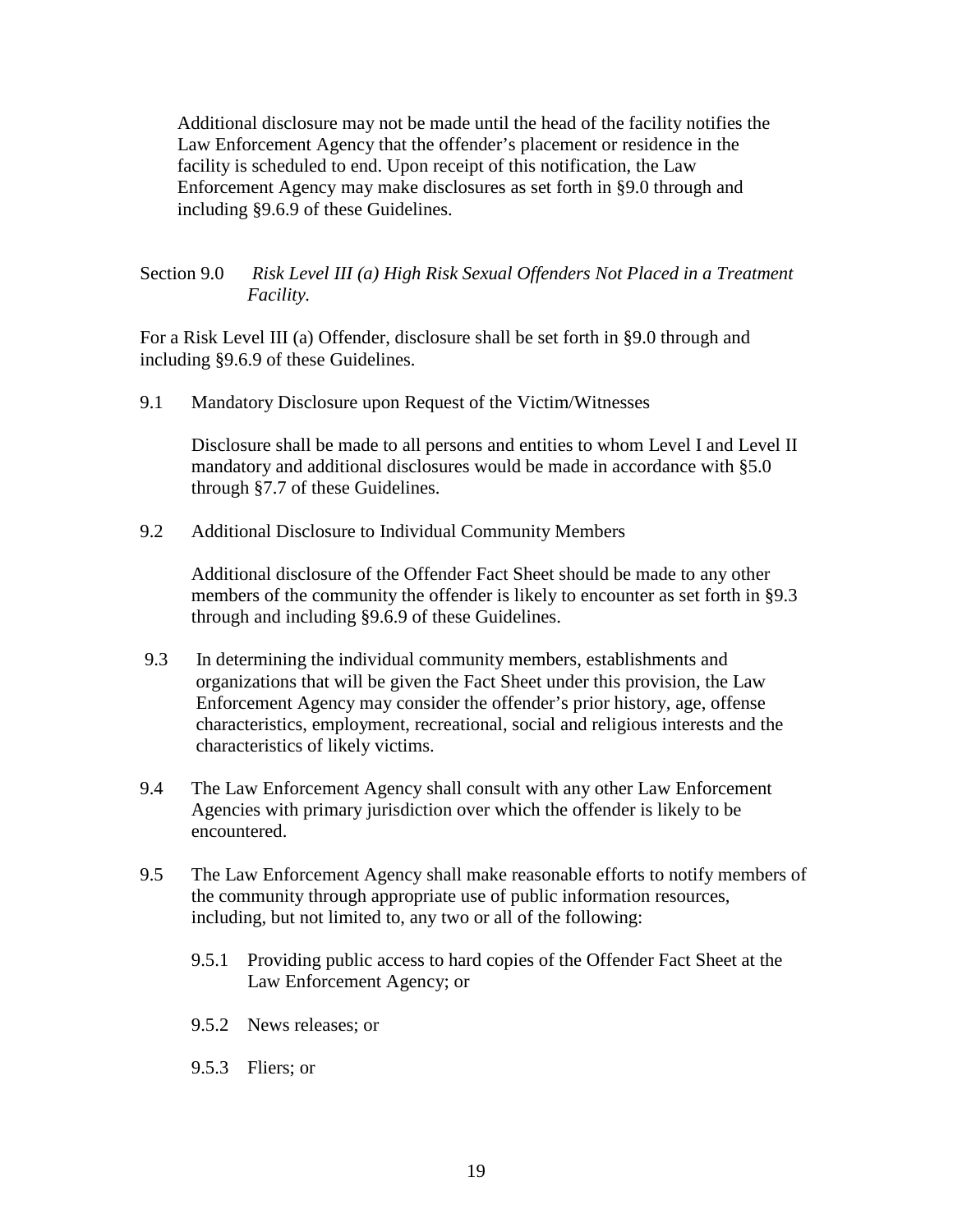- 9.5.4 Advertisements in local newspapers; or
- 9.5.5 Providing the public with computerized access to the information contained in the offender fact sheet. For instance, the Law Enforcement Agency could create a web site or other type of program that would be accessible to the public at the Law Enforcement Agency or at the local library; or
- 9.5.6 Any other available methods of distribution which are effective and appropriate to the community.
- 9.6 The Law Enforcement Agency, from time to time, shall consider and use as appropriate a variety of informational approaches, such as community educational meetings, in order to educate the public. Such community educational meetings or other informational approaches may provide the following:
	- 9.6.1 Description of the Community Notification Law and Sex Offender Registration Law.
	- 9.6.2 Offender Fact Sheets concerning the Level III offenders who are subject to community notification.
	- 9.6.3 Information which will promote public safety and protection from other offenders who may not be subject to notification.
	- 9.6.4 An explanation of the rights of the offenders to be free of illegal harassment.
	- 9.6.5 Assistance of community leaders, other officials and relevant professional disciplines.
	- 9.6.6 Information relevant to the scope of notification for the offender who is subject to notification.
	- 9.6.7 Information about existing social services and counseling services for victims of sexually violent offenses.
	- 9.6.8 General personal safety and crime prevention tips, fact sheets and/or related materials.
	- 9.6.9 Information concerning general sex offender and predatory offender characteristics.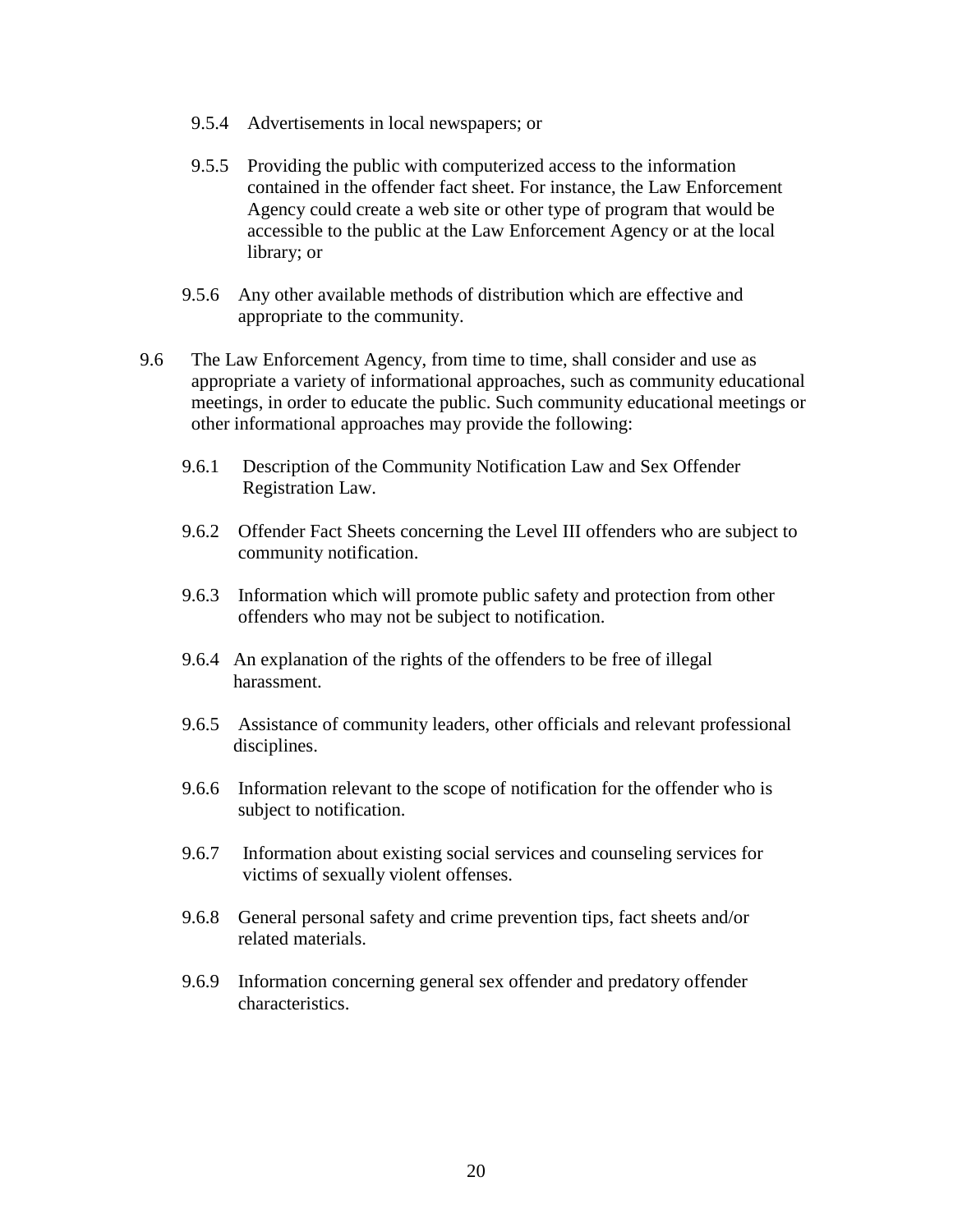Section 10.0 *Exchange of Information between Law Enforcement Agencies*

 The Law Enforcement Agency may provide any data in its possession obtained under the Sexual Offender Registration and Community Notification Statute to another Law Enforcement Agency that is initiating or conducting an investigation, or to assist that Law Enforcement Agency in conducting Community Notification or Sex Offender Registration. See RI General Laws §11-37.1-1 et seq.

Section 11.0 *Removal of Listing from Public Website Upon Death or Expiration of Registration Period*

If an offender, who is statutorily required to be posted to the state public website, dies and sufficient proof of death or suggestion of death is provided to the Sexual Offender Community Notification Unit (SOCN Unit) (or its successor) then the public listing shall be removed; OR if the period during which an offender is required to register expires, then the public listing shall be removed.

## **PART IV RE – NOTIFICATION**

Section 12.0 *Re-Notification*

- 12.1 When an offender notifies a Law Enforcement Agency of the intent to move from the jurisdiction or within the jurisdiction, the Law Enforcement Agency shall:
	- 12.1.2 Obtain a copy of the sex offender's Change of Address Notice from the offender. A copy of the form shall be sent to the Chief Law Enforcement Officer of the jurisdiction to which the offender intends to move. A copy of the form will be retained in the Law Enforcement Agency's files.
	- 12.1.3 The Law Enforcement Agency shall provide the new Law Enforcement Agency with all relevant and necessary information in its possession pertaining to the offender, including the notification plan.
	- 12.1.4 The new Law Enforcement Agency then has responsibility for implementing a Community Notification Plan at the level determined by the Sex Offender Board of Review.
- 12.2 A Law Enforcement Agency may periodically review its Community Notification files to determine if re-notification of the community is appropriate due to changes in the make-up of the community. In making that determination, the Law Enforcement Agency should consider the nature and characteristics of the community, including the extent of changes in its population and membership. The Law Enforcement Agency shall not, on its own, change the level of notification for any offender. If the Law Enforcement Agency determines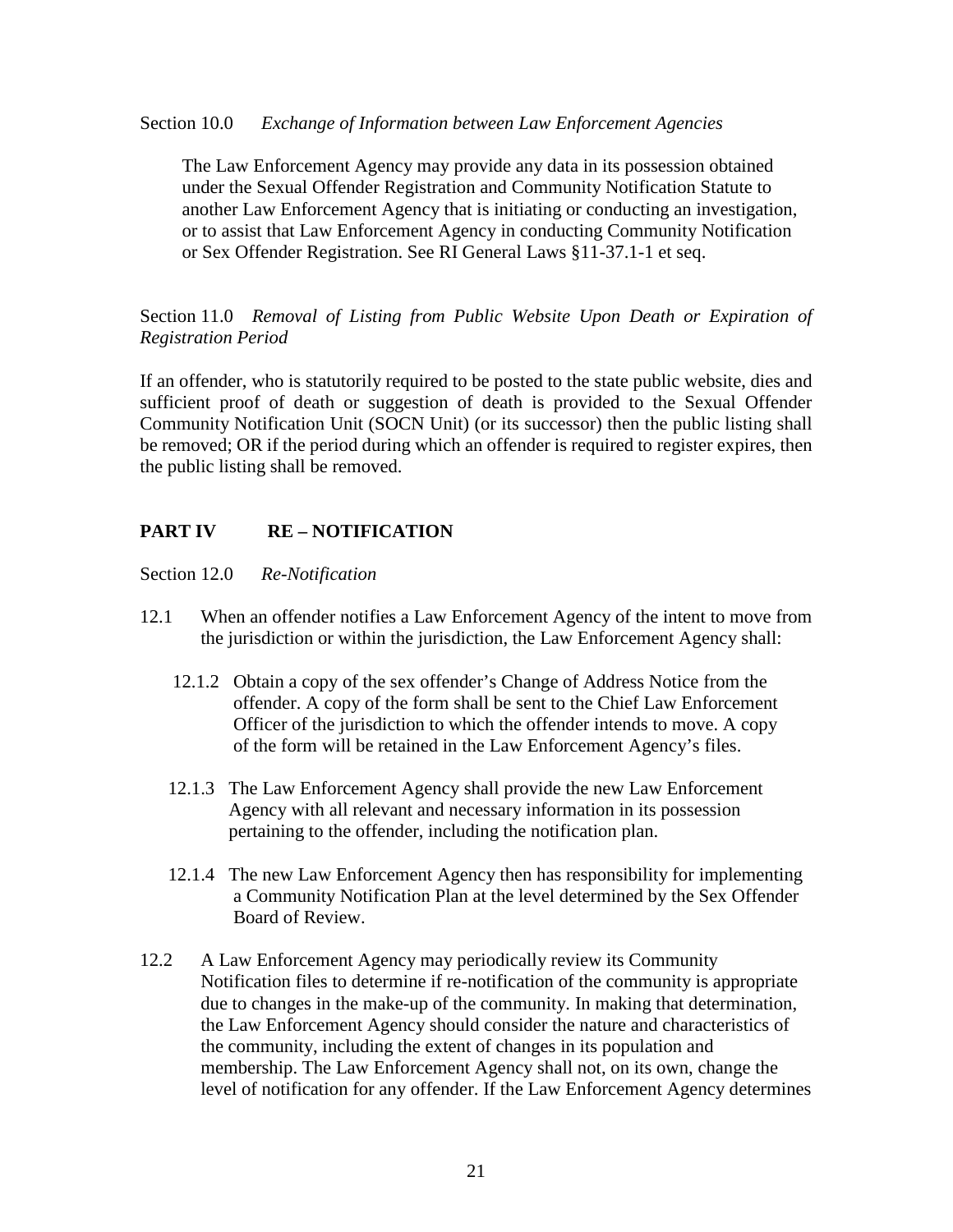that re-notification is appropriate, the agency shall employ the same methods of notification it employed originally to the extent that it is feasible, consistent with the original recommendations made by the Sex Offender Board of Review.

12.3 Upon receipt from the SOCN Unit of a reclassification of an offender's risk level, the Law Enforcement Agency shall proceed with the implementation of a Community Notification Plan consistent with the new level of notification, with recommendations of the Sex Offender Board of Review and in accordance with the guidelines set forth in §5.0 through §9.6.9 of these Guidelines.

## **PART V RELEASE OF INFORMATION**

## Section 13.0 *Release of Information*

- 13.0 The Sexual Offender Registration and Community Notification Act, RI General Laws §11-37.1-1 et seq., does not provide that an offender's criminal history of convictions be made a public record, nor does it provide for the release of such information to the general public in all circumstances. No information obtained under RI General Laws §11-37.1.1 et seq., shall be released or transferred without the written consent of the offender and/or his/her authorized representative, except under certain enumerated circumstances set forth below.
	- 13.1 No consent for release or transfer of information obtained under RI General Laws §11-37.1-1 et seq., shall be required in the following instances:
	- 13.2 Such information may be disclosed to Law Enforcement Agencies for law enforcement purposes; and
	- 13.2.1 Such information may be disclosed to government agencies conducting background checks; and
	- 13.2.2 The Attorney General's Office (as a designated Law Enforcement Agency) and any local Law Enforcement Agency authorized by the Attorney General's Office may release relevant information that is necessary to protect individuals concerning a specific person required to register under RI General Laws §11-37.1-1 et seq., except the identity of the victim of an offense that requires registration under RI General Laws §11-37.1-1 et seq., shall not be released; and
	- 13.2.3 Such information may be released or disseminated in accordance with the provisions of RI General Laws §11-37.1 and these Guidelines.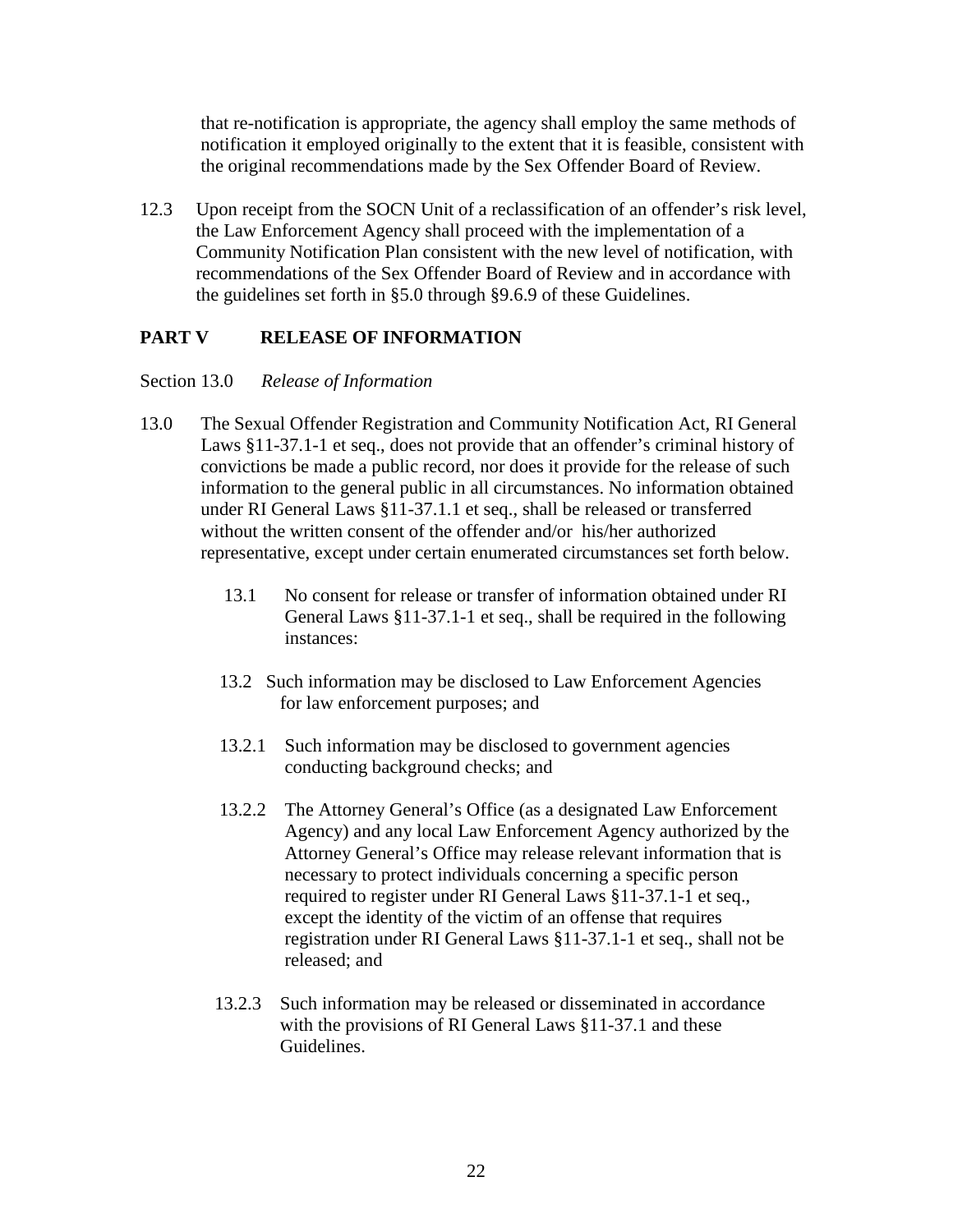## **PART VI IMMUNITY**

Section 14.0 *Good Faith Immunity*

 14.1 Any person who performs any act, or fails to perform any act hereunder, shall have good faith immunity from any liability, civil or criminal, that might be incurred as a result of the performance of or failure to perform any act hereunder.

THE REST OF THIS PAGE INTENTIONALLY LEFT BLANK.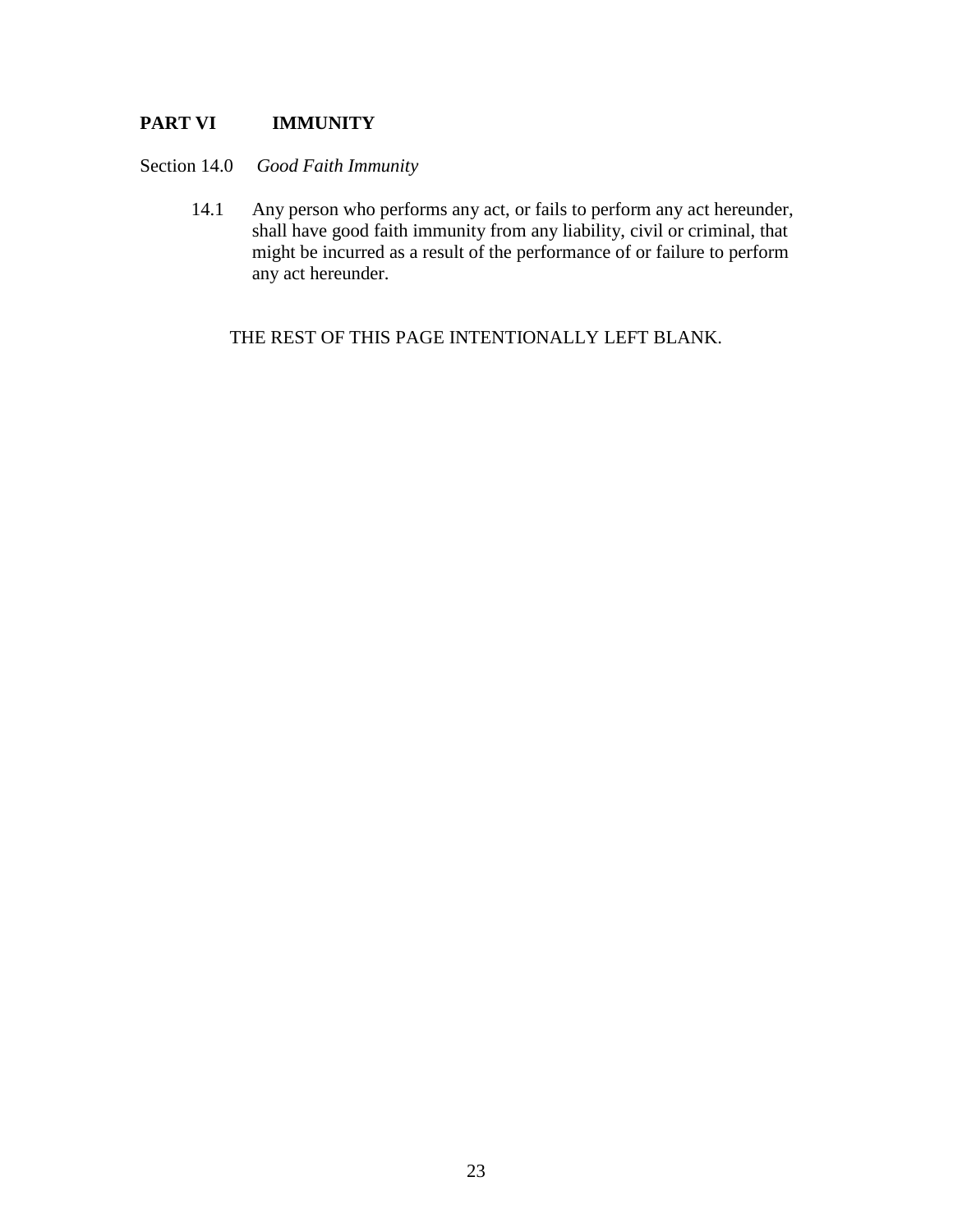## **APPENDIX**

## ADDENDUM I

## SEX OFFENDER RISK OF RE-OFFENSE ASSESSMENT FACTORS

Each risk of re-offense assessment decision shall be made on the basis of the facts of each individual case, after review of appropriate documentation. The following fifteen (15) facts will be considered in each risk level determination. The factors listed below should be considered in conjunction with those facts that have already been articulated in RI General Laws §11-37.1.

## FACTORS CONCERNING THE COMMISSION OF THE SEXUAL OFFENSE

• ACTUARIAL RISK SCORE

 Including but not limited to Static 99-R (Adults) and the Static 2002, STABLE 2007 (Adults with SOCN Interview) and the J-Soap II (Juveniles).

• DEGREE OF VIOLENCE

 Including, but not limited to, use of weapons, threats, bodily harm, kidnapping, homicide, known HIV status.

• OTHER SIGNIFICANT CRIME CONSIDERATIONS

 Including, but not limited to, presence of multiple offenders, animal abuse, photography/videotaping of crime, humiliation.

• DEGREE OF SEXUAL INTRUSION

 Including, but not limited to, the type or nature of the offender's contact with the victim, types of penetration of the victim.

• VICTIM SELECTION CHARACTERISTICS

 Including, but not limited to, the number of victims, age of the victim, specificity of victim characteristics, developmental level, vulnerability factors i.e. handicap, establishment of relationships for the primary purpose of victimization.

## FACTORS CONCERNING PRIOR HISTORY

• KNOWN NATURE AND HISTORY OF SEXUAL AGGRESSIONS

 Including, but not limited to, offense frequency, type, duration, length of sexual aggression history, past or present paraphilic behavior.

• OTHER CRIMINAL HISTORY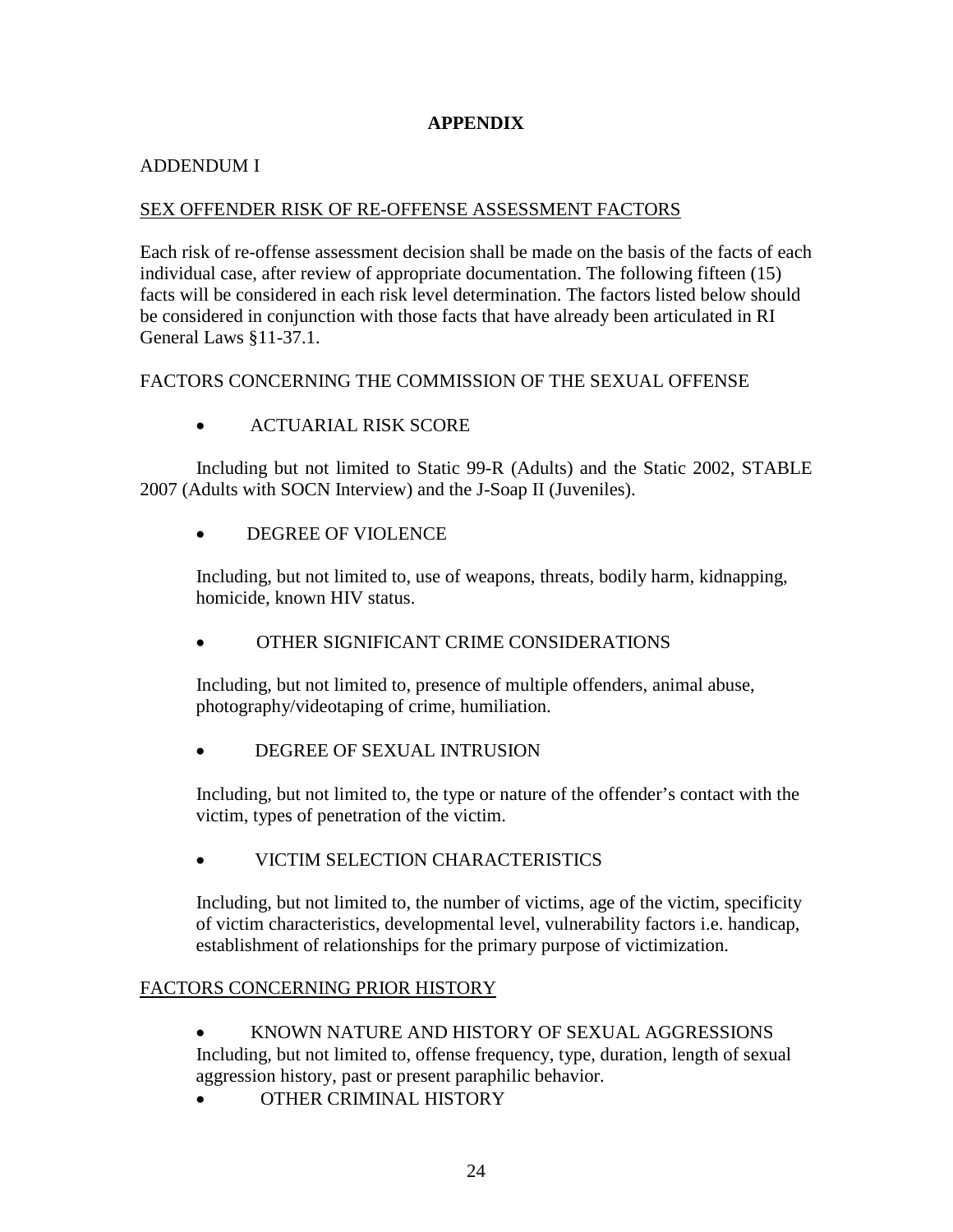## • SUBSTANCE ABUSE HISTORY

Including, but not limited to, participation in substance abuse treatment.

• PRESENCE OF PSYCHOSIS, MENTAL RETARDATION OR BEHAVIORAL DISORDER

## FACTORS CONCERNING SUPPORT SYSTEMS

- DEGREE OF FAMILY SUPPORT OF OFFENDER ACCOUNTABILITY AND SAFETY
- PERSONAL, EMPLOYMENT AND EDUCATIONAL STABILITY

 Including, but not limited to, history of violent behavior, relationship stability, employment stability, significant personal isolation.

• INCARCERATION COMMUITY SUPERVISION RECORD

 Including, but not limited to, access to potential victims through employment and living environment.

• EXTERNAL CONTROLS

Including, but not limited to, probation and parole status, electronic monitoring, group home placement.

## FACTORS CONCERNING TREATMENT/PSYCHOTHERAPY PROGRESS

- PARTICIPATION IN SEX OFFENDER SPECIFIC TREATMENT PROGRAM
- RESPONSE TO SEX OFFENDER SPECIFIC TREATMENT/ ADMISSION OF GUILT, ACCEPTANCE OF RESPONSIBILITY FOR CRIMES, COMMITMENT TO ONGOING SAFETY, RECOVERY AND SEX OFFENDER TREATMENT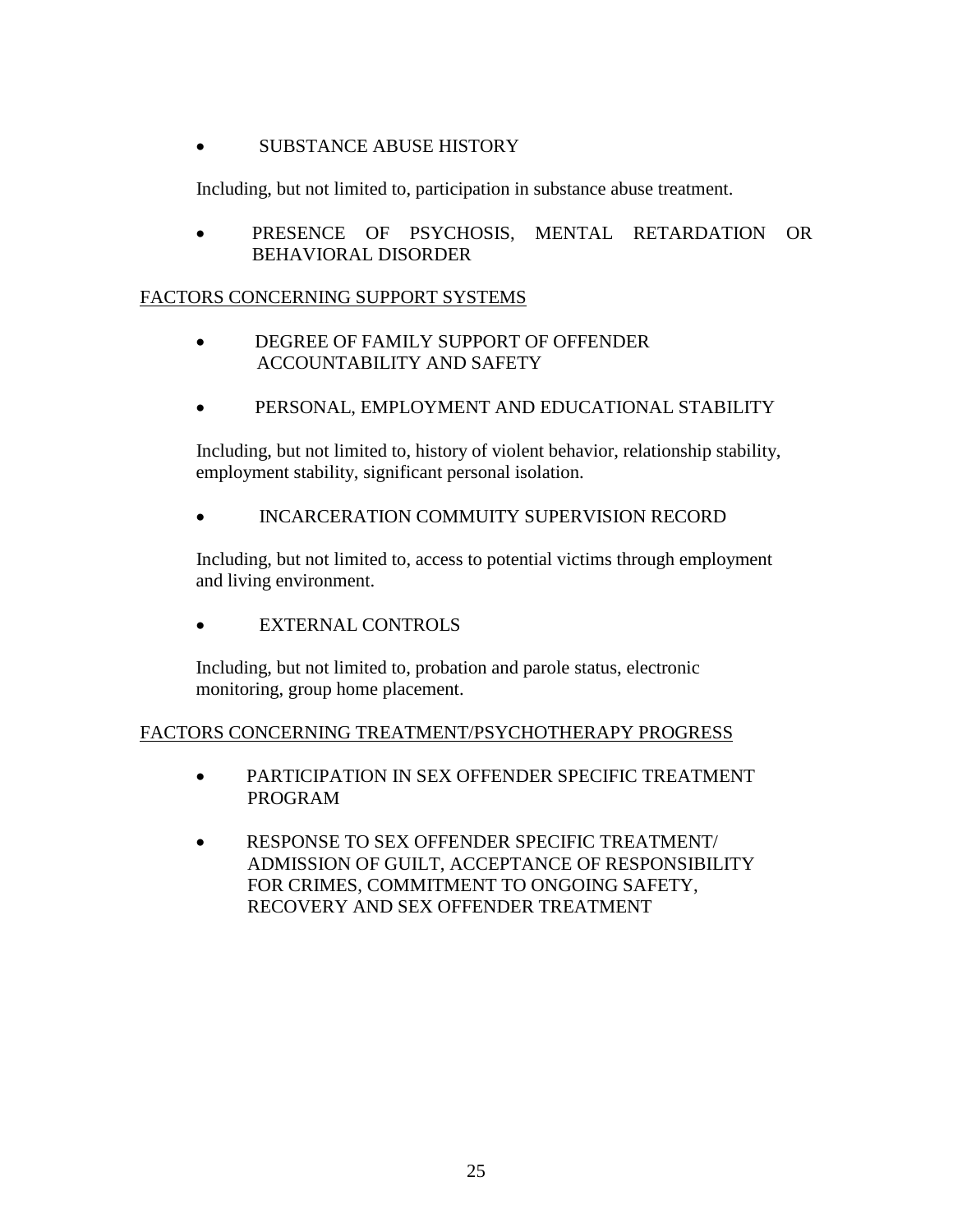#### ADDENDUM II

#### -- sample police notification fact sheet-- SEX OFFENDER INFORMATION FACT SHEET (for Level II or III)

#### LEVEL NOTIFICATION OF RELEASE (insert Police Department Name)

| <b>Agency Case Number:</b>           | Date: |
|--------------------------------------|-------|
| Name of Officer who Authored Report: |       |

The individual who appears on this notification has been convicted of a criminal offense which requires the individual to register with law enforcement pursuant to RI Gen. Laws §11.37.1 et. seq. (Sexual Offender Registration and Community Notification Act).

This individual is also subject to community notification under The Act, which authorizes law enforcement agencies to inform the public of a sex offender's release from prison and/or sentence to probation when the Sex Offender Board of Review determines that the release of information will enhance public safety and protection.

This offender is not wanted by the police at this time. This notification is not intended to increase fear. It is our belief that an informed public is a safer public.

Except as provided by law, court order or other legal prohibition, law enforcement may not direct where the offender does or does not reside, or direct where the offender works or goes to school. Further, the risk level of this offender has been determined based largely on his potential to reoffend.

Sex offenders have always lived in our communities; but it was not until passage of the Sexual Offender Registration and Community Notification Act that law enforcement was formally noticed of their residence. In many of these cases, law enforcement is now able to share information with you. However, abuse of this information to threaten, intimidate or harass registered offenders will not be tolerated and may be a crime. Further, such abuse could potentially end law enforcement's ability to engage in community notifications.

The [insert police Department] is available to help you by providing you with useful information on personal safety. The Department may be reached at (401) \_\_\_-\_\_\_\_ [insert police department contact number]. If you have information regarding current criminal activity of this or any other offender, please call 911.

| (Recent Photo of Offender) | (Name and Date of Birth of Offender) |
|----------------------------|--------------------------------------|
|                            | (Age of Offender)                    |
|                            | (Physical Description of Offender)   |

[Add statement of Offense of which the offender was convicted, or other legal basis for the offender's conviction/confinement; brief description of the facts of the offense; victim age/sex and whether known or unknown to offender, actual address of the Offender by street name and number].

This notice is intended to provide you with information concerning this offender. The Sexual Offender Registration and Community Notification Act does not apply to all persons who are sexual offenders, but as a result of the Act and registration laws, law enforcement is now better able to locate and be better aware of activities of thousands of such offenders.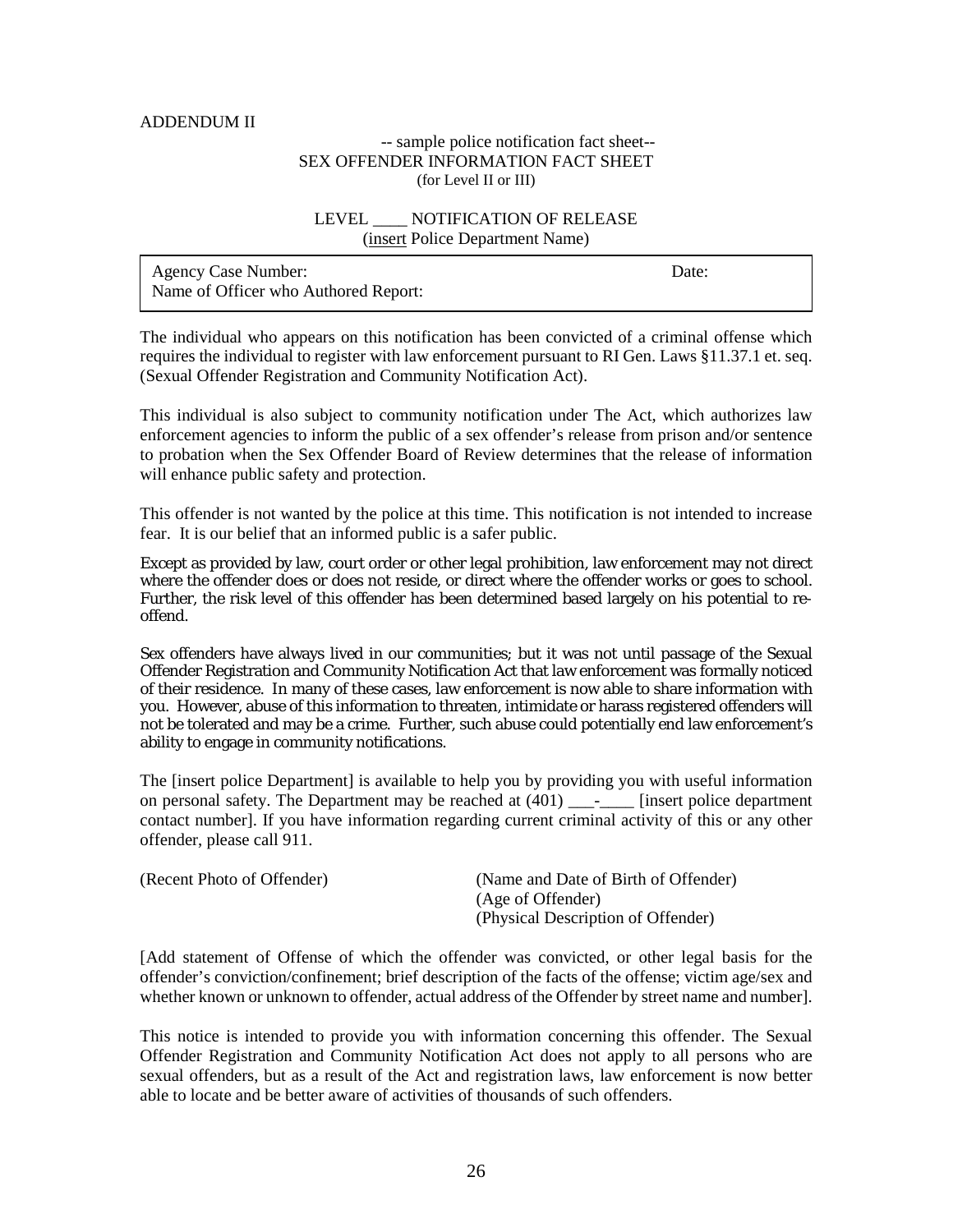#### ADDENDUM III

## COVER LETTER FROM SOCN UNIT TO LAW ENFORCEMENT LEVEL I OFFENDER

## RE: NAME OF LEVEL I OFFENDER ADDRESS

(DATE)

Dear Chief Law Enforcement Officer:

The enclosed information is in reference to a Level I Offender. It includes a Sex Offender Fact Sheet for the above named offender.

This classification allows you to notify other Law Enforcement Agencies as well as any Victims or Witnesses of the information contained on the Fact Sheet. Please see the approved SOCN Guidelines for definitions and guidance.

In addition to the Fact Sheet, the SOCN Unit will provide you with information supporting the Risk Level Classification which is intended for Law Enforcement use only. Please contact the SOCN Unit with any questions.

If the offender notifies your Department of his/her intent to move from your city/town, you are responsible for re-notification under Section 12 of the Guidelines.

Sincerely,

Sex Offender Community Notification Unit (401) 462-0903

cc: Probation & Parole Officer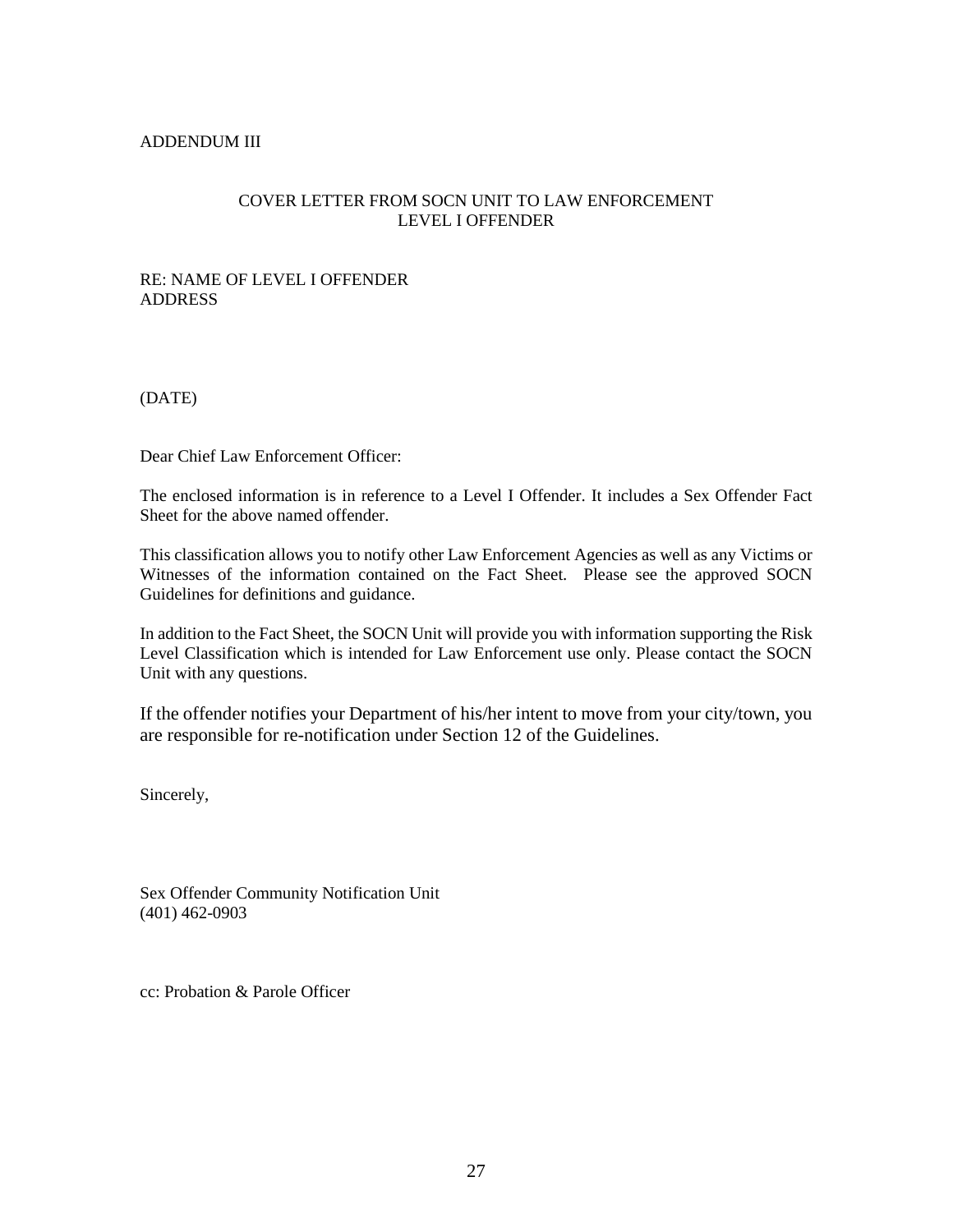## COVER LETTER FROM SOCN UNIT TO LAW ENFORCEMENT LEVEL II OFFENDER

#### RE: NAME OF LEVEL II OFFENDER ADDRESS

(DATE)

Dear Chief Law Enforcement Officer:

The enclosed information is in reference to a Level II Offender. It includes a Sex Offender Fact Sheet for the above named offender.

This classification allows you to notify other Law Enforcement Agencies, Victims and Witnesses, Schools and Day Care Facilities, as well as any Establishments and Organizations that primarily serve individuals who are likely to encounter the offender. Please see the approved SOCN Guidelines for definitions and guidance.

In addition to the Fact Sheet, the SOCN Unit will provide you with information supporting the Risk Level Classification which is intended for Law Enforcement use only. Please contact the SOCN Unit with any questions.

If the offender notifies your Department of his/her intent to move from your city/town, you are responsible for re-notification under Section 12 of the Guidelines.

Sincerely,

Sex Offender Community Notification Unit (401) 462-0903

cc: Probation & Parole Officer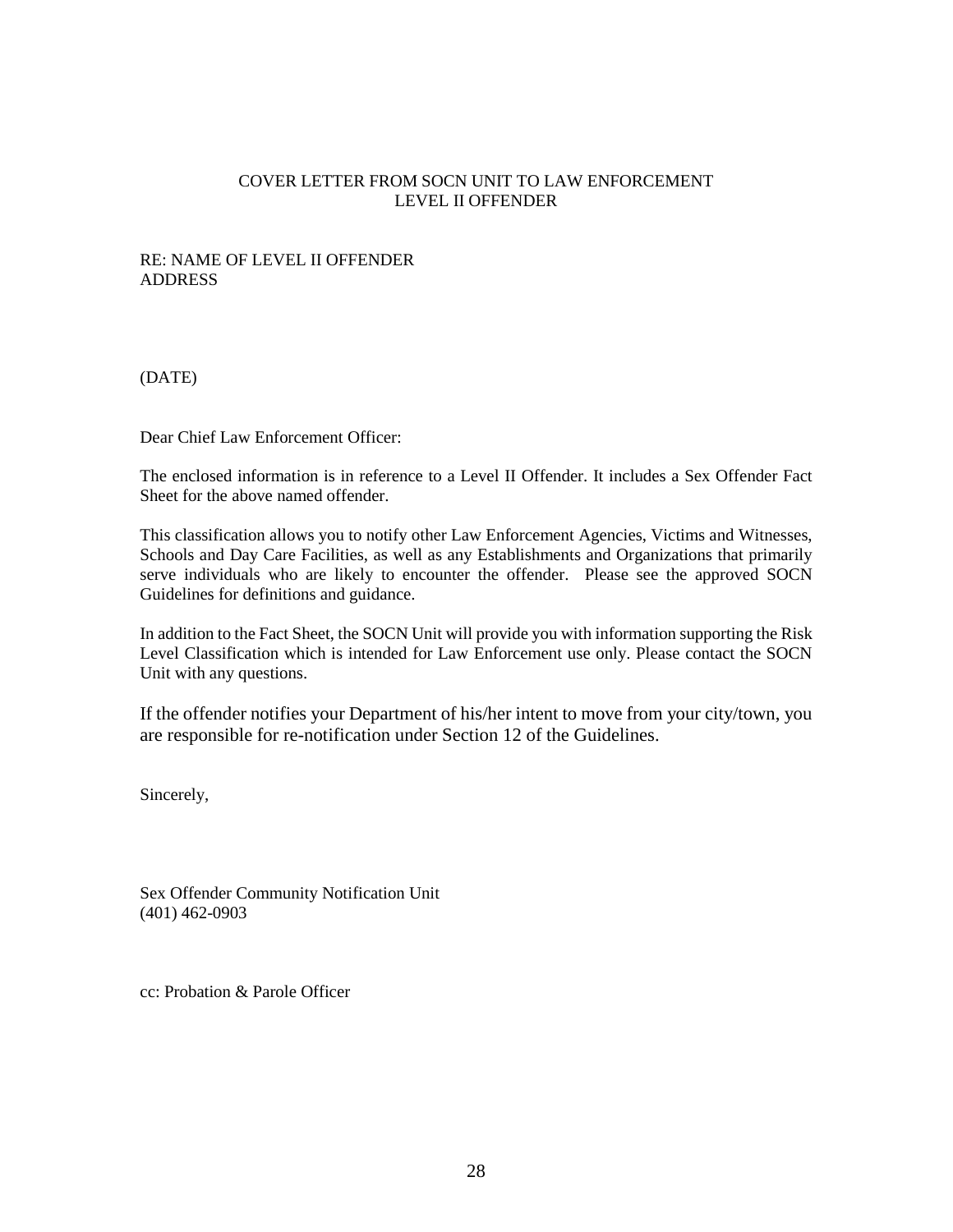#### COVER LETTER FROM SOCN UNIT TO LAW ENFORCEMENT LEVEL III OFFENDER

#### RE: NAME OF LEVEL III OFFENDER ADDRESS

(DATE)

Dear Chief Law Enforcement Officer:

The enclosed information is in reference to a Level III Offender. It includes a Sex Offender Fact Sheet for the above named offender.

This classification allows you to notify other Law Enforcement Agencies, Victims and Witnesses, Schools and Day Care Facilities, as well as any Establishments and Organizations that primarily serve individuals who are likely to encounter the offender. In addition, Level III Notifications may include other individual members of the community whom the offender is likely to encounter. Please see the approved SOCN Guidelines for definitions and guidance.

In addition to the Fact Sheet, the SOCN Unit will provide you with information supporting the Risk Level Classification which is intended for Law Enforcement use only. Please contact the SOCN Unit with any questions.

If the offender notifies your Department of his/her intent to move from your city/town, you are responsible for re-notification under Section 12 of the Guidelines.

Sincerely,

Sex Offender Community Notification Unit (401) 462-0903

cc: Probation & Parole Officer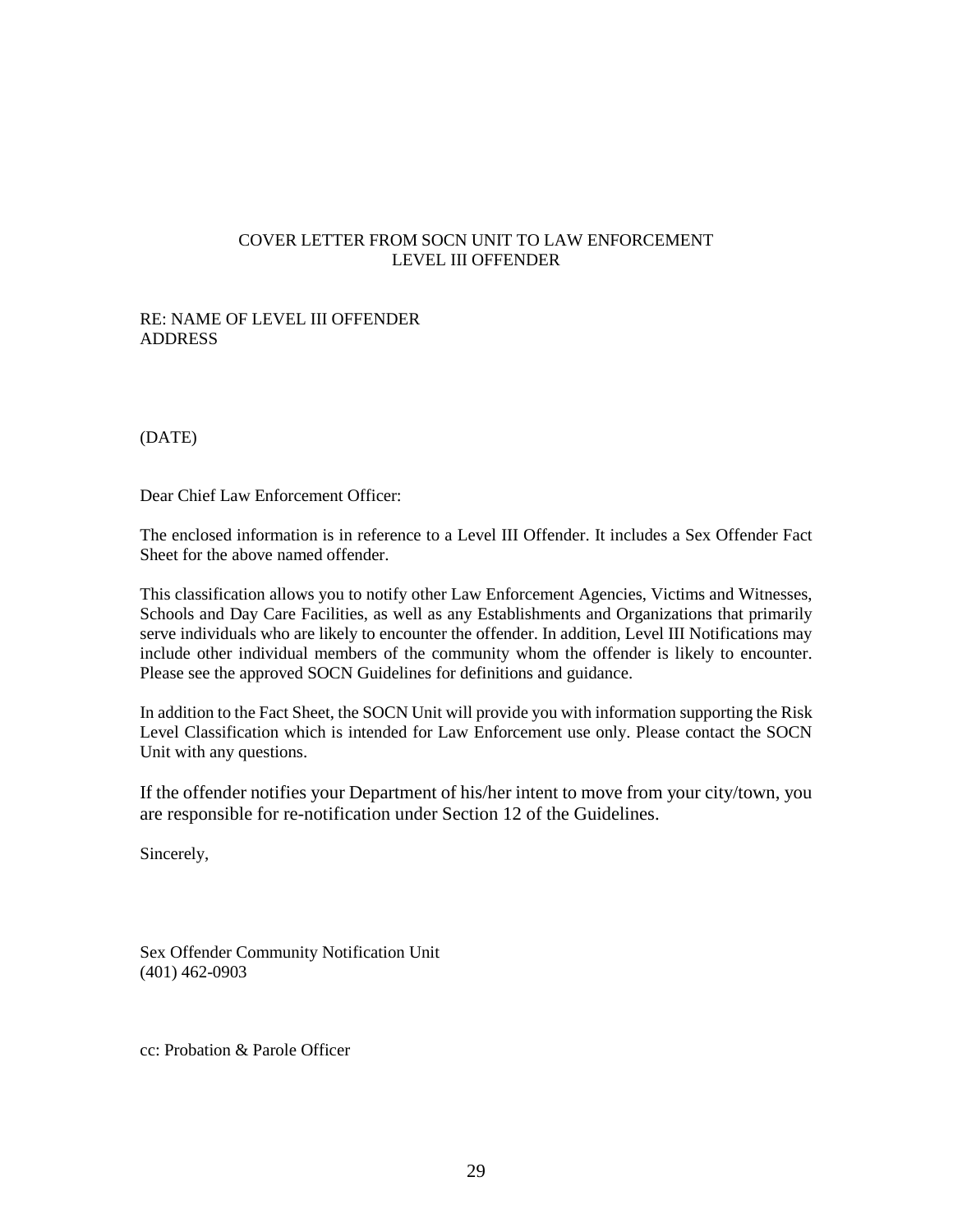#### SAMPLE NOTICE FROM SOCN UNIT TO LEVEL II AND LEVEL III OFFENDERS

## NOTICE OF OFFENDER'S OPTION FOR COURT REVIEW OF DESIGNATED LEVEL OF COMMUNITY NOTIFICATION

#### (DATE)

Dear

Pursuant to the RI Sexual Offender Registration and Community Notification Act, RI General Laws §11-37.1-1 et seq. you have been referred to the Sex Offender Board of Review for a determination of risk of re-offense for community notification purposes.

Upon review of all relevant information and documentation provided concerning your case, the Sex Offender Board of Review has determined that your risk of re-offense is [moderate] [high]. Consequently, Community Notification shall take place at [Level II] ][Level III].

[Level II Community Notification requires disclosure of identifying information in the form of an "Offender Fact Sheet" to (1) the victim and/or witnesses of the offense for which you have been convicted; (2) those organizations you are likely to encounter, such as schools, day care facilities. and other social and religious agencies in the area where you will be living and/or working; including providing the public with computerized access to the information contained in the Sex Offender Fact Sheet.]

[Level III Community Notification may include all of the above as well as additional disclosure to any other members of the community the offender is likely to encounter. Further, notification may include any two or more of the following:

Providing public access to hard copies of the offender fact sheet at the Law Enforcement Agency;

News releases; or

Fliers; or

Advertisements in local newspapers; or

Providing the public with computerized access to the information contained in the Offender Fact Sheet. For instance the Law Enforcement Agency could create a web site or other type of program that would be accessible to the public at the Law Enforcement Agency or at the local library.

Or any other available methods of distribution which are deemed effective and appropriate to the community, consistent with the Statute and Guidelines.]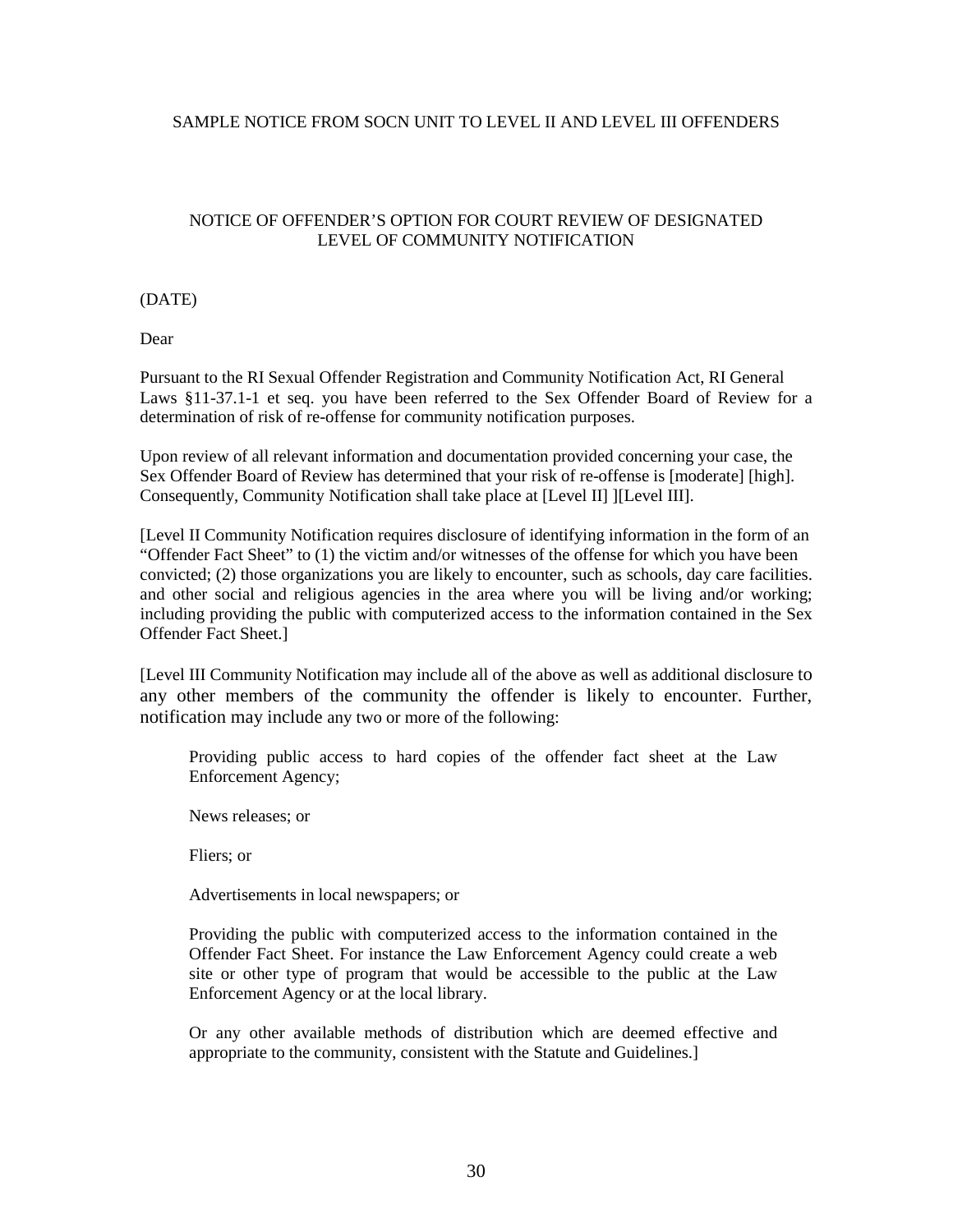The Act provides you with the opportunity to appeal and ask for court review of the Board's assigned risk level within ten (10) days of the date of this Notice. Community Notification will continue to take place at the current assigned risk level until such time as a court affirms or modifies the Board of Review's leveling decision.

This is your choice. If you decide to appeal you must :

- 1. apply for a Court Review within ten (10) days of the date of this Notice;
- 2. apply for a Court Review in writing, such as a letter;
- 3. The written application for Court Review shall include:
	- a. your name
	- b. a statement of objection to the notification and/or its level, form or nature
	- c. a copy of this Notice
- 4. You must file your written application for a Court Review with Court Clerk as well as to the Sex Offender Community Notification Unit:

(adult offenders may appeal to) (juvenile offenders may appeal to) RI SUPERIOR COURT RI FAMILY COURT Clerk - Criminal Sex Offender Calendar Juvenile Calendar 250 Benefit Street **One Dorrance Street** Providence, RI 02903 Providence, RI 02903

AND

RI DEPARTMENT OF CORRECTIONS SOCN Unit 40 Howard Avenue Cranston, RI 02903

You have the right to be represented by an attorney of your own choosing or by an attorney appointed by the court if the court determines that you cannot afford to pay for an attorney to represent you.

Sincerely,

Sex Offender Community Notification Unit (401) 462-0903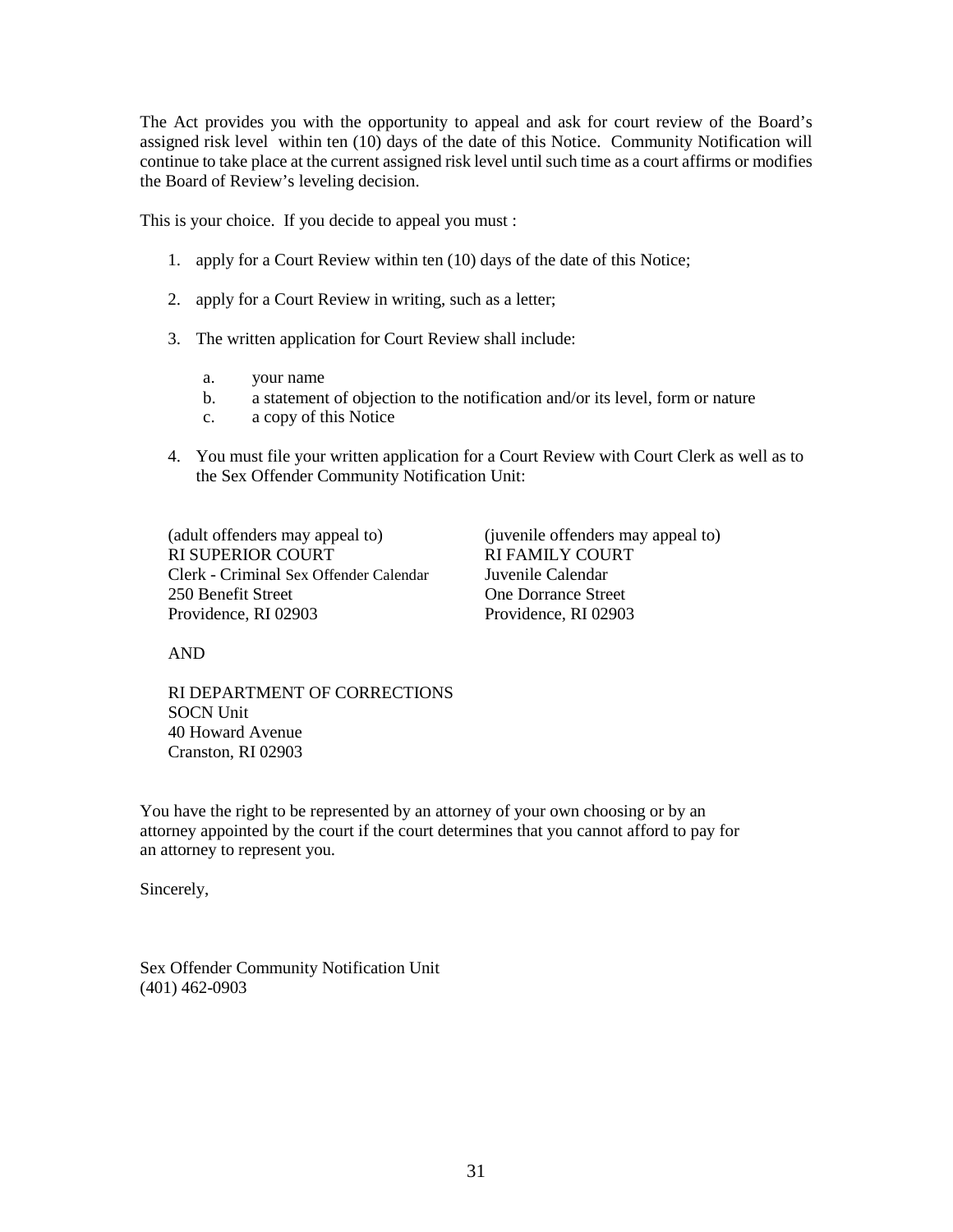#### SAMPLE FACT SHEET-LEVEL I

#### RHODE ISLAND SEX OFFENDER COMMUNITY NOTIFICATION UNIT FACT SHEET FOR LEVEL I OFFENDER

| <b>RISK LEVEL I</b> | Law Enforcement may notify other law enforcement agencies, victims           |
|---------------------|------------------------------------------------------------------------------|
| (LOW)               | of and/or witnesses to the offense committed by the offender (upon request). |

The individual who appears on this notification has been convicted of a criminal offense which requires the individual to register with law enforcement pursuant to RI Gen. Laws §11.37.1 et. seq. (Sexual Offender Registration and Community Notification Act "The Act").

The following information is for law enforcement use only:

|                              | Name and Date of Birth of Offender                     |
|------------------------------|--------------------------------------------------------|
|                              | Age of Offender                                        |
|                              | Address of Offender                                    |
| Affix Photograph of Offender | Physical description and identifying marks of Offender |
|                              | <b>Conviction Statue</b>                               |
|                              | Release Date, Releasing Institution                    |
|                              | Supervising Agency Name and Telephone Number           |

Statement of offense including, but not limited to, offense type, location of previous offense, modus operandi, age of victim(s), method of victim acquisition, level of force used, weapon type (if any), chemical use patterns and types.

Special release conditions and supervision, if any.

Address of offender upon release.

Employment, education institutions, and other localities offender may frequent upon release.

Other information which may be pertinent to law enforcement officers.

SAMPLE FACT SHEET – LEVEL II This information is for the use of the Law Enforcement Agencies Only and is not to be Re-produced for general distribution.

## [**LAW ENFORCEMENT AGENCY]**

Name of Officer Who Authored Report

Ï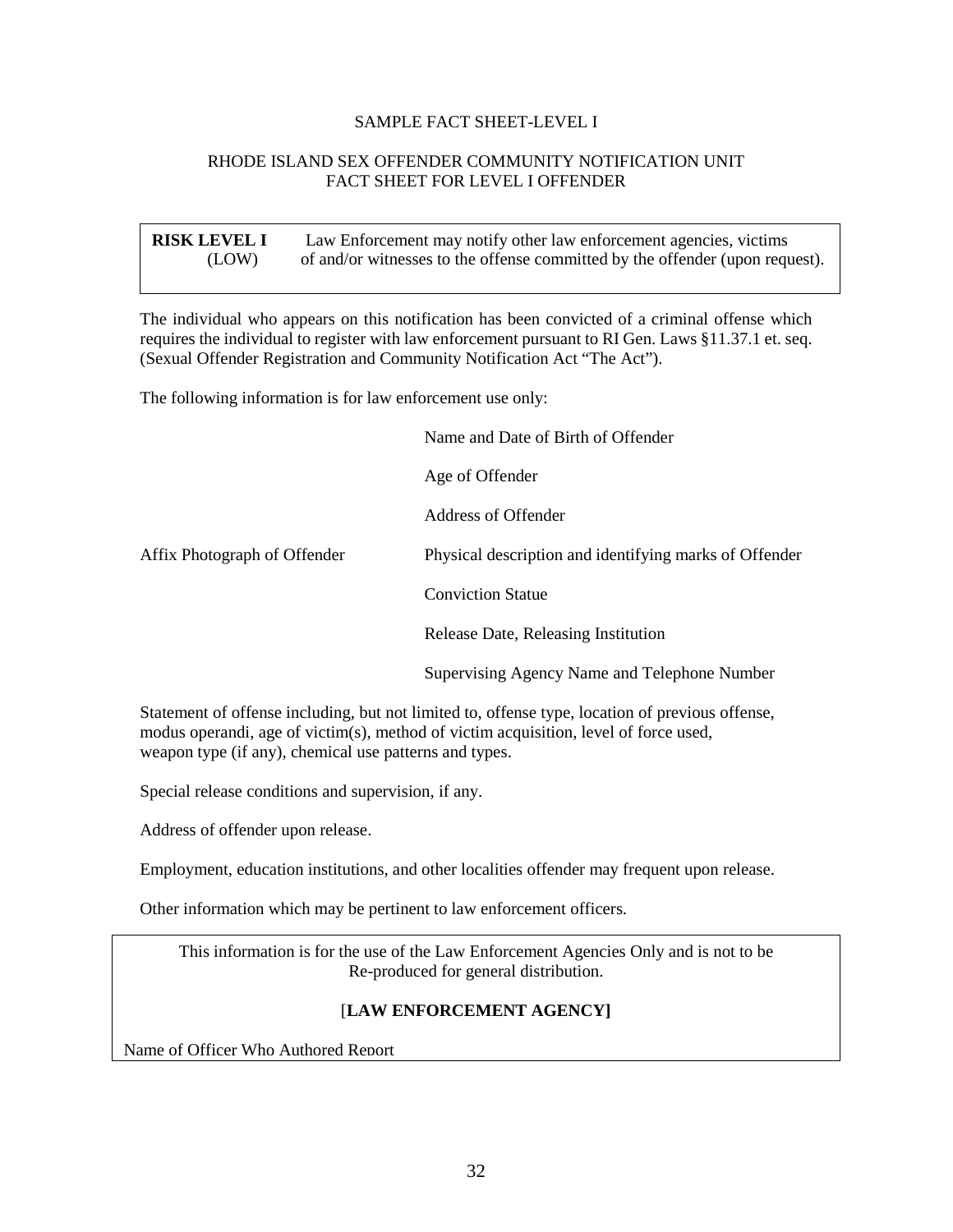#### SAMPLE FACT SHEET-LEVEL II

#### [LAW ENFORCEMENT AGENCY] LEVEL II SEX OFFENDER FACT SHEET COMMUNITY NOTIFICATION

**RISK LEVEL II -** Level II Community Notification requires disclosure of identifying (MODERATE) information in the form of an "Offender Fact Sheet" to (1) the victim and/or witnesses of the offense for which the offender has been convicted (upon request); (2) those organizations the offender is likely to encounter, such as schools, day care facilities and other social and religious agencies in the area where the offender will be living and/or working; including providing the public with computerized access to the information contained in this Fact

The individual who appears on this notification has been convicted of a criminal offense which requires the individual to register with law enforcement pursuant to RI Gen. Laws §11.37.1 et. seq. (Sexual Offender Registration and Community Notification Act "The Act").

This individual is also subject to community notification under The Act, which authorizes law enforcement agencies to inform the public of a sex offender's release from prison and/or sentence to probation when the Sex Offender Board of Review determines that the release of information will enhance public safety and protection.

This offender is not wanted by the police at this time. This notification is not intended to increase fear. It is our belief that an informed public is a safer public.

Except as provided by law, court order or other legal prohibition, law enforcement may not direct where the offender does or does not reside, or direct where the offender works or goes to school. Further, the risk level of this offender has been determined based largely on his potential to reoffend.

Sex offenders have always lived in our communities; but it was not until passage of the Sexual Offender Registration and Community Notification Act that law enforcement was formally noticed of their residence. In many of these cases, law enforcement is now able to share information with you. However, abuse of this information to threaten, intimidate or harass registered offenders will not be tolerated and may be a crime. Further, such abuse could potentially end law enforcement's ability to engage in community notifications.

The [insert police Department] is available to help you by providing you with useful information on personal safety. The Department may be reached at (401) [insert police department contact number]. If you have information regarding current criminal activity of this or any other offender, please call 911.

| Affix Photograph of Offender | Name and Date of Birth of Offender<br>Age of Offender<br>Physical description and identifying marks of Offender<br>Address of Offender (by street name and number)<br>Offense for which offender was convicted |
|------------------------------|----------------------------------------------------------------------------------------------------------------------------------------------------------------------------------------------------------------|
|                              | Date of Release                                                                                                                                                                                                |

[*Add statement of Offense of which the offender was convicted, or other legal basis for the offender's conviction/confinement; brief description of the facts of the offense; victim age/sex and whether known or unknown to offender, actual address of the Offender by street name and number*].

Name of Officer who Authored Report: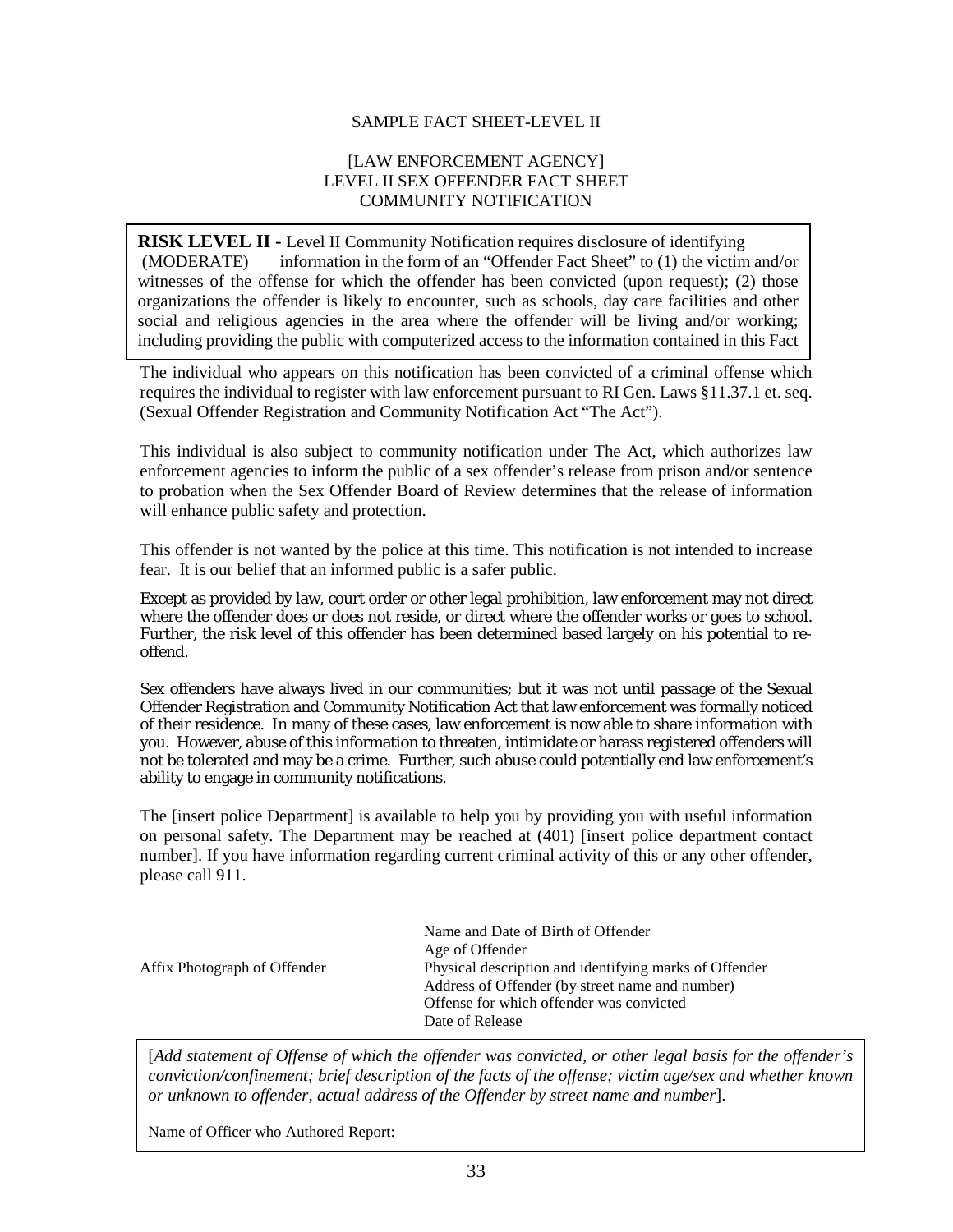## SAMPLE FACT SHEET-LEVEL III

#### [LAW ENFORCEMENT AGENCY] LEVEL III SEX OFFENDER FACT SHEET COMMUNITY NOTIFICATION

**RISK LEVEL III -** Level III Community Notification requires disclosure of identifying information in the form of an "Offender Fact Sheet" to  $(1)$  the victim and/or witnesses of the offense for which the offender has been convicted (upon request); (2) those organizations the offender is likely to encounter, such as schools, day care facilities and other social and religious agencies in the area where the offender will be living and/or working; including providing the public with computerized access to the information contained in this Fact Sheet; (3) law enforcement may also notify individual community members who are likely to encounter the offender.  $(HIGH)$ 

The individual who appears on this notification has been convicted of a criminal offense which requires the individual to register with law enforcement pursuant to RI Gen. Laws §11.37.1 et. seq. (Sexual Offender Registration and Community Notification Act).

This individual is also subject to community notification under The Act, which authorizes law enforcement agencies to inform the public of a sex offender's release from prison and/or sentence to probation when the Sex Offender Board of Review determines that the release of information will enhance public safety and protection.

This offender is not wanted by the police at this time. This notification is not intended to increase fear. It is our belief that an informed public is a safer public.

Except as provided by law, court order or other legal prohibition, law enforcement may not direct where the offender does or does not reside, or direct where the offender works or goes to school. Further, the risk level of this offender has been determined based largely on his potential to reoffend.

Sex offenders have always lived in our communities; but it was not until passage of the Sexual Offender Registration and Community Notification Act that law enforcement was formally noticed of their residence. In many of these cases, law enforcement is now able to share information with you. However, abuse of this information to threaten, intimidate or harass registered offenders will not be tolerated and may be a crime. Further, such abuse could potentially end law enforcement's ability to engage in community notifications.

The [insert police Department] is available to help you by providing you with useful information on personal safety. The Department may be reached at (401) [insert police department contact number]. If you have information regarding current criminal activity of this or any other offender, please call 911.

|                              | Name and Date of Birth of Offender<br>Age of Offender  |
|------------------------------|--------------------------------------------------------|
| Affix Photograph of Offender | Physical description and identifying marks of Offender |
|                              | Address of Offender (by street name and number)        |
|                              | Offense for which offender was convicted               |
|                              | Date of Release                                        |

or unknown to offender, actual address of the Offender by street name and number]. [*Add statement of Offense of which the offender was convicted, or other legal basis for the offender's conviction/confinement; brief description of the facts of the offense; victim age/sex and whether known* 

Name of Officer who Authored Report: